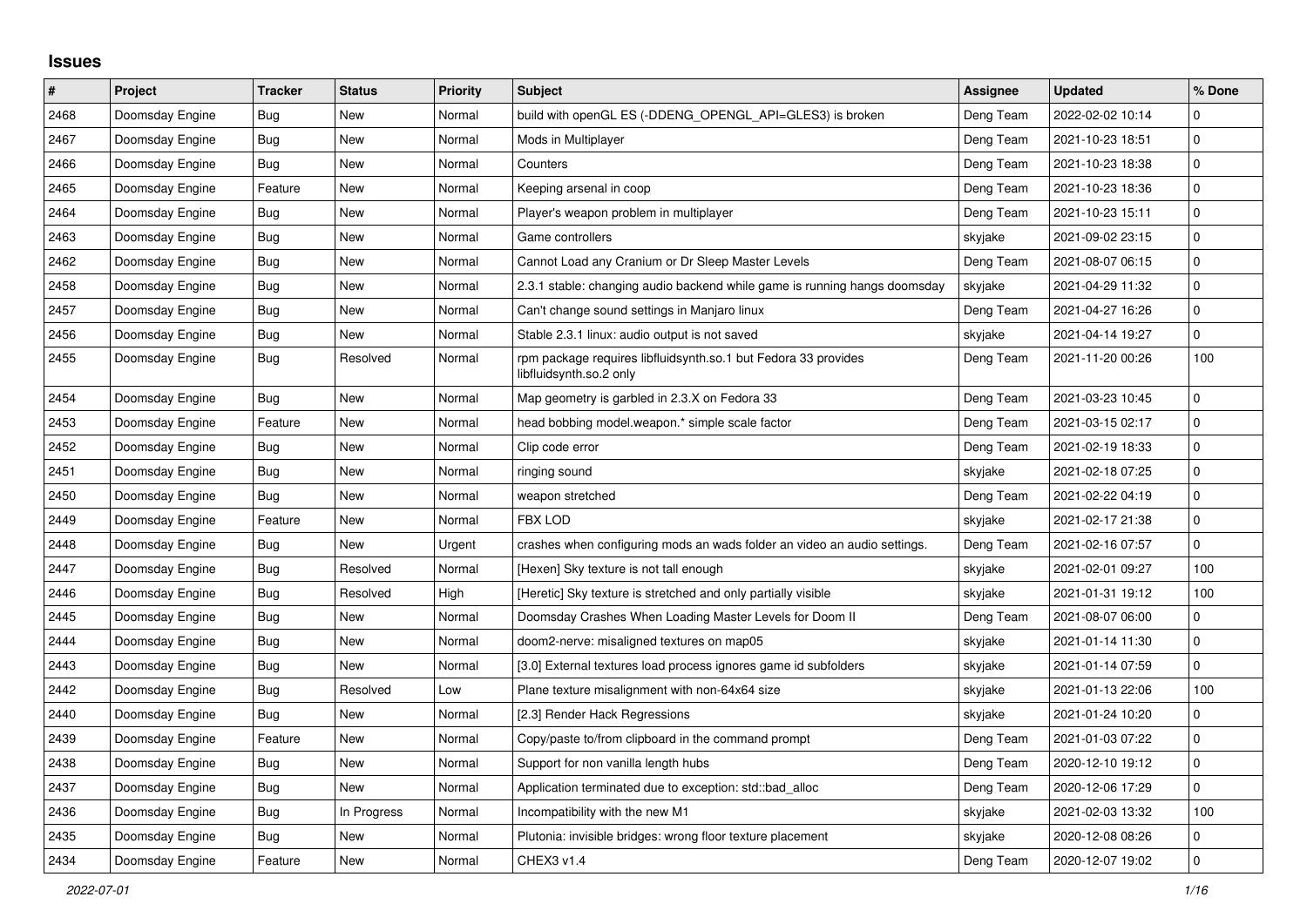| #    | Project         | <b>Tracker</b> | <b>Status</b> | <b>Priority</b> | <b>Subject</b>                                                                                                             | <b>Assignee</b> | <b>Updated</b>   | % Done      |
|------|-----------------|----------------|---------------|-----------------|----------------------------------------------------------------------------------------------------------------------------|-----------------|------------------|-------------|
| 2433 | Doomsday Engine | Feature        | New           | Normal          | <b>HACX 2.0r61</b>                                                                                                         | Deng Team       | 2020-12-07 19:02 | 0           |
| 2432 | Doomsday Engine | Bug            | New           | Normal          | Hexen: Heresiarch is very fast on Chantry (HEXDD)                                                                          | skyjake         | 2020-12-07 15:34 | 0           |
| 2431 | Doomsday Engine | Bug            | Resolved      | Normal          | Doomsday needs libfluidsynth1 but ubuntu 20.04 provides libfluidsynth2 only                                                | skyjake         | 2021-07-31 09:51 | 100         |
| 2430 | Doomsday Engine | Feature        | New           | Normal          | Add support for Bethesda.net official addon PWADs                                                                          | Deng Team       | 2020-09-17 14:28 | 0           |
| 2429 | Doomsday Engine | Bug            | New           | Normal          | Hexen: item is used after load game                                                                                        | Deng Team       | 2020-12-07 15:34 | 0           |
| 2428 | Doomsday Engine | Bug            | New           | Normal          | Hexen: inconsistent saves                                                                                                  | Deng Team       | 2020-12-07 15:34 | $\mathbf 0$ |
| 2423 | Doomsday Engine | Feature        | <b>New</b>    | Normal          | Support something like mDNS / Avahi / Bonjour protocol for local server auto<br>discovery                                  | Deng Team       | 2020-05-10 11:23 | $\mathbf 0$ |
| 2422 | Doomsday Engine | Bug            | New           | Normal          | Sprite clipping as in Software mode (it already done before in Strife Veteran<br>Edition)                                  | Deng Team       | 2020-04-24 11:09 | 0           |
| 2421 | Doomsday Engine | Bug            | New           | Lowest          | Multiplayer "zombie player" voodoo spawnspot                                                                               | Deng Team       | 2020-04-19 15:46 | 0           |
| 2420 | Doomsday Engine | Feature        | New           | Normal          | Heretic: new visual effects, light decorations and particle generators                                                     | Deng Team       | 2020-04-18 00:57 | $\mathbf 0$ |
| 2416 | Doomsday Engine | Other          | <b>New</b>    | Normal          | doomsday not launching (note the other post doomsday n was an error)                                                       | Deng Team       | 2020-02-23 15:17 | 0           |
| 2414 | Doomsday Engine | Bug            | New           | Normal          | Doomsday parses subfolders regardless of the position of the "Subdirs" switch<br>in the "Data Files" window                | Deng Team       | 2020-02-08 14:18 | $\mathbf 0$ |
| 2413 | Doomsday Engine | Feature        | New           | High            | [MP] Configure what the server does after a timeout when no clients connected                                              | skyjake         | 2020-12-08 08:27 | 0           |
| 2407 | Doomsday Engine | Feature        | New           | Normal          | "follow / no follow" in the automap settings                                                                               | Deng Team       | 2020-01-28 01:23 | 0           |
| 2404 | Doomsday Engine | Bug            | New           | Normal          | <b>REKKR</b> compatibility issues                                                                                          | skyjake         | 2020-01-22 06:33 | 0           |
| 2403 | Doomsday Engine | Feature        | New           | Normal          | User-provided particle texture flipbook (atlas)                                                                            | skyjake         | 2020-12-08 08:27 | 0           |
| 2399 | Doomsday Engine | Bug            | New           | Normal          | [Render hack] TNT map21: Transparent doors                                                                                 | skyjake         | 2020-12-08 08:26 | 0           |
| 2398 | Doomsday Engine | <b>Bug</b>     | New           | Normal          | Incorrect texture mapping                                                                                                  | Deng Team       | 2020-01-07 15:57 | 0           |
| 2395 | Doomsday Engine | Feature        | <b>New</b>    | Normal          | Exporting and importing game profiles (files and dengine.net)                                                              | Deng Team       | 2020-01-05 09:07 | $\mathbf 0$ |
| 2394 | Doomsday Engine | Feature        | New           | Normal          | Episodes defined in game profile                                                                                           | Deng Team       | 2020-01-05 12:52 | 0           |
| 2393 | Doomsday Engine | Feature        | New           | Normal          | Map selection UI for Master Levels for Doom II (Episode with additional<br>packages)                                       | skyjake         | 2020-12-08 08:27 | $\Omega$    |
| 2392 | Doomsday Engine | Feature        | New           | Normal          | Sky-lit sectors should not be dimmer than non-sky-lit sectors with equivalent<br>light level                               | skyjake         | 2020-12-08 08:27 | $\Omega$    |
| 2391 | Doomsday Engine | Feature        | New           | Normal          | [SDL_mixer] Decode Ogg Vorbis manually and use custom loop points for<br>playback                                          | Deng Team       | 2020-01-03 05:00 | 0           |
| 2390 | Doomsday Engine | Feature        | New           | Normal          | [FMOD] Ogg Vorbis custom loop point tags                                                                                   | skyjake         | 2020-12-08 08:27 | $\mathbf 0$ |
| 2388 | Doomsday Engine | <b>Bug</b>     | New           | Normal          | [Heretic] Stuck monsters can close the "open stay" door                                                                    | Deng Team       | 2020-01-01 21:52 | 0           |
| 2387 | Doomsday Engine | Feature        | New           | Normal          | [Heretic] Sector floor cannot be lowered if a tall monster is stuck in the ceiling of<br>the sector (compatibility option) | Deng Team       | 2020-01-01 21:53 | $\pmb{0}$   |
| 2386 | Doomsday Engine | <b>Bug</b>     | New           | Normal          | [Render hack] Alien Vendetta map09: Arched upper textures (facing an<br>unclosed sector)                                   | skyjake         | 2020-12-08 08:26 | 0           |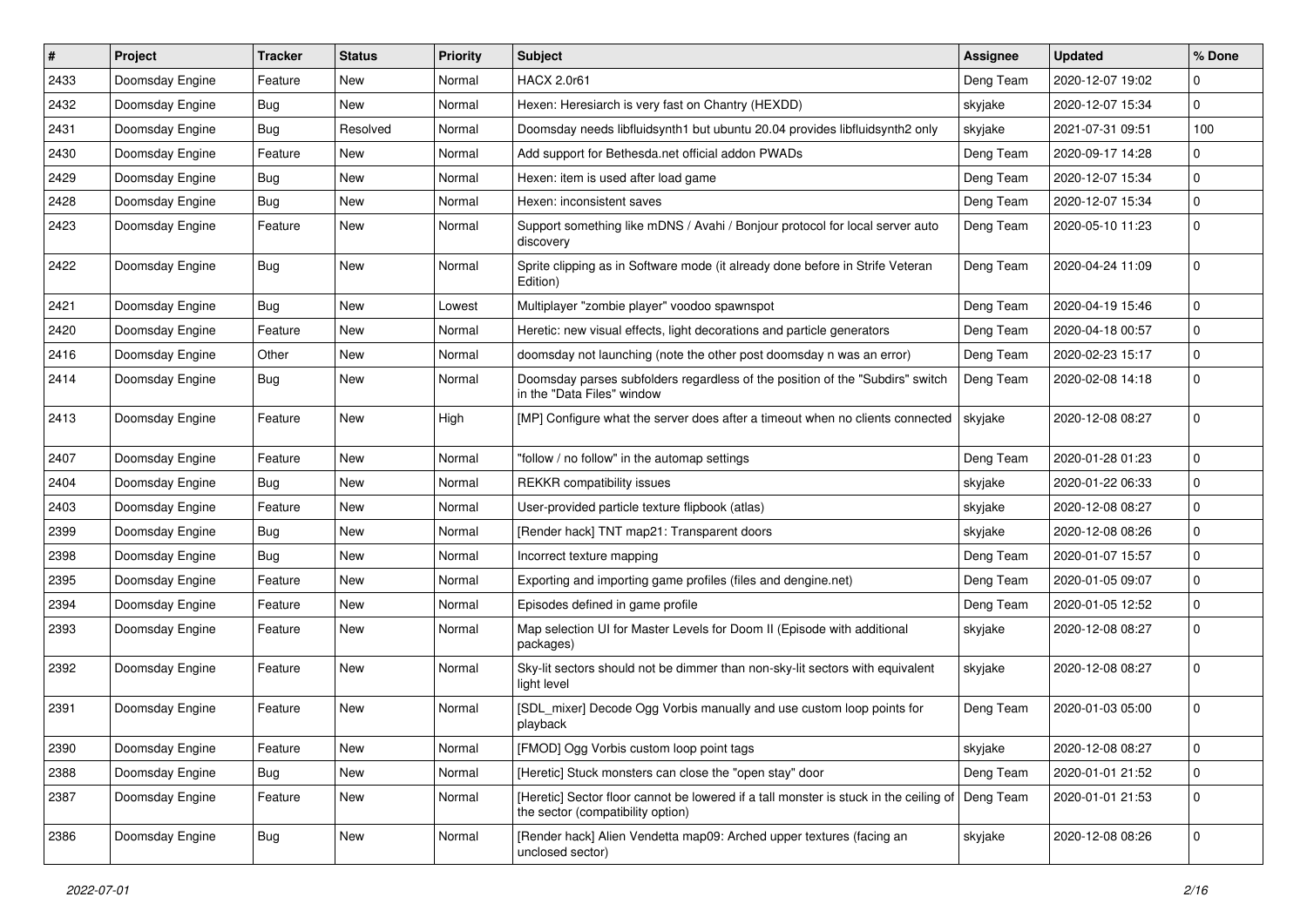| $\vert$ # | Project         | <b>Tracker</b> | <b>Status</b> | <b>Priority</b> | <b>Subject</b>                                                                           | Assignee  | <b>Updated</b>   | % Done      |
|-----------|-----------------|----------------|---------------|-----------------|------------------------------------------------------------------------------------------|-----------|------------------|-------------|
| 2385      | Doomsday Engine | <b>Bug</b>     | <b>New</b>    | Normal          | [Heretic] Deactivating a one-time teleport                                               | Deng Team | 2020-01-01 21:52 | 0           |
| 2383      | Doomsday Engine | Feature        | New           | Normal          | Stereo rendering convergence setting                                                     | Deng Team | 2019-12-27 14:41 | $\mathbf 0$ |
| 2382      | Doomsday Engine | <b>Bug</b>     | New           | High            | Recognizing IWAD/PWAD files with more accuracy (using CRC-32)                            | skyjake   | 2020-12-08 08:26 | $\mathbf 0$ |
| 2377      | Doomsday Engine | Feature        | New           | Lowest          | [Hexen] Option for monster respawn rate                                                  | Deng Team | 2019-12-24 06:35 | $\mathbf 0$ |
| 2376      | Doomsday Engine | Bug            | In Progress   | Low             | Map geometry is garbled using GCC 5 on Fedora                                            | skyjake   | 2021-10-10 22:20 | $\mathbf 0$ |
| 2370      | Doomsday Engine | <b>Bug</b>     | In Progress   | Normal          | [2.3 Unstable] Render Hack Regressions                                                   | skyjake   | 2020-02-23 15:13 | 90          |
| 2367      | Doomsday Engine | <b>Bug</b>     | <b>New</b>    | Low             | [Unix] If directory "/usr/share/doomsday/data" exists, core packages not found           | skyjake   | 2020-12-08 08:26 | $\mathbf 0$ |
| 2363      | Doomsday Engine | Bug            | New           | Normal          | Light Amplification powerup doesn't affect psprite 3D models                             | skyjake   | 2020-12-08 08:26 | $\mathbf 0$ |
| 2355      | Doomsday Engine | Feature        | New           | Normal          | Build must fail on macOS notarization error                                              | Deng Team | 2019-11-30 08:03 | $\mathbf 0$ |
| 2354      | Doomsday Engine | Bug            | In Progress   | Normal          | Compatibility with TNT: Revilution (MAP30)                                               | skyjake   | 2019-12-18 21:41 | 50          |
| 2350      | Doomsday Engine | Bug            | New           | Low             | [Doom] Status bar drawing glitch in Doom Registered v1.1                                 | skyjake   | 2020-01-03 06:48 | 0           |
| 2340      | Doomsday Engine | Feature        | New           | Normal          | A new MP game mode: no respawn                                                           |           | 2019-08-03 19:59 | $\mathbf 0$ |
| 2337      | Doomsday Engine | Bug            | Feedback      | Normal          | No doom II can be selected from the master list in the server tab                        | tacgnol   | 2019-12-01 22:33 | 0           |
| 2336      | Doomsday Engine | Feature        | New           | Normal          | Comprehensive server info and metadata                                                   |           | 2019-11-29 22:42 | $\mathbf 0$ |
| 2335      | Doomsday Engine | Feature        | New           | Normal          | [Shell] Command line option for opening connection to a server address                   |           | 2020-12-08 08:27 | $\mathbf 0$ |
| 2334      | Doomsday Engine | Bug            | New           | High            | Client should load server's data files when connecting via command line                  | skyjake   | 2019-12-01 22:34 | $\mathbf 0$ |
| 2333      | Doomsday Engine | Feature        | New           | Normal          | Extend info about server wads (filename, checksum)                                       |           | 2019-11-29 22:35 | $\mathbf 0$ |
| 2332      | Doomsday Engine | Bug            | New           | Normal          | Duplicate server entries on master-server                                                |           | 2019-11-29 22:33 | $\mathbf 0$ |
| 2331      | Doomsday Engine | Bug            | New           | Normal          | Server doesn't check wads (connecting via command line)                                  |           | 2019-11-29 22:31 | $\mathbf 0$ |
| 2329      | Doomsday Engine | <b>Bug</b>     | <b>New</b>    | Normal          | Gnome Icon                                                                               |           | 2019-10-14 10:28 | $\mathbf 0$ |
| 2328      | Doomsday Engine | Bug            | New           | Low             | Not all official releases of IWADs are recognized (e.g., older than v1.9)                | skyjake   | 2020-12-08 08:26 | $\mathbf 0$ |
| 2326      | Doomsday Engine | Bug            | New           | High            | [Doom] PRCP map32; player incorrectly spawning as camera                                 |           | 2019-11-29 22:30 | $\mathbf 0$ |
| 2325      | Doomsday Engine | Feature        | New           | High            | A way to vote for a specific map                                                         |           | 2019-11-29 22:29 | $\mathbf 0$ |
| 2324      | Doomsday Engine | Bug            | New           | Normal          | Sky texture issue upon MOD loading/unloading in game                                     |           | 2019-11-29 22:31 | $\mathbf 0$ |
| 2323      | Doomsday Engine | <b>Bug</b>     | <b>New</b>    | Normal          | Saved games are deleted after opening game                                               |           | 2019-11-29 22:26 | $\mathbf 0$ |
| 2320      | Doomsday Engine | Feature        | New           | Normal          | Re-enable XG dummy line                                                                  |           | 2020-12-08 08:27 | 0           |
| 2310      | Doomsday Engine | Bug            | New           | Low             | [UI] Metadata text wrapping: should force-break very long words in Package<br>Info popup | skyjake   | 2019-12-01 22:25 | $\mathbf 0$ |
| 2308      | Doomsday Engine | Bug            | New           | Normal          | [UI] Package tags need to wrap to multiple lines                                         | skyjake   | 2019-12-01 22:23 | 0           |
| 2304      | Doomsday Engine | Feature        | New           | Normal          | OGG/FLAC custom loop tags                                                                | skyjake   | 2019-12-31 11:05 | $\pmb{0}$   |
| 2301      | Doomsday Engine | <b>Bug</b>     | New           | Normal          | Restart playing MIDI music using new soundfont after changing soundfont in<br>Settings   |           | 2019-12-01 21:47 | $\pmb{0}$   |
| 2298      | Doomsday Engine | Feature        | New           | Normal          | Upgrade Assimp to latest 4.x version                                                     | skyjake   | 2019-10-27 20:13 | $\mathbf 0$ |
| 2295      | Doomsday Engine | Feature        | New           | Normal          | Support XBOX version of Doom                                                             |           | 2018-11-18 07:45 | $\pmb{0}$   |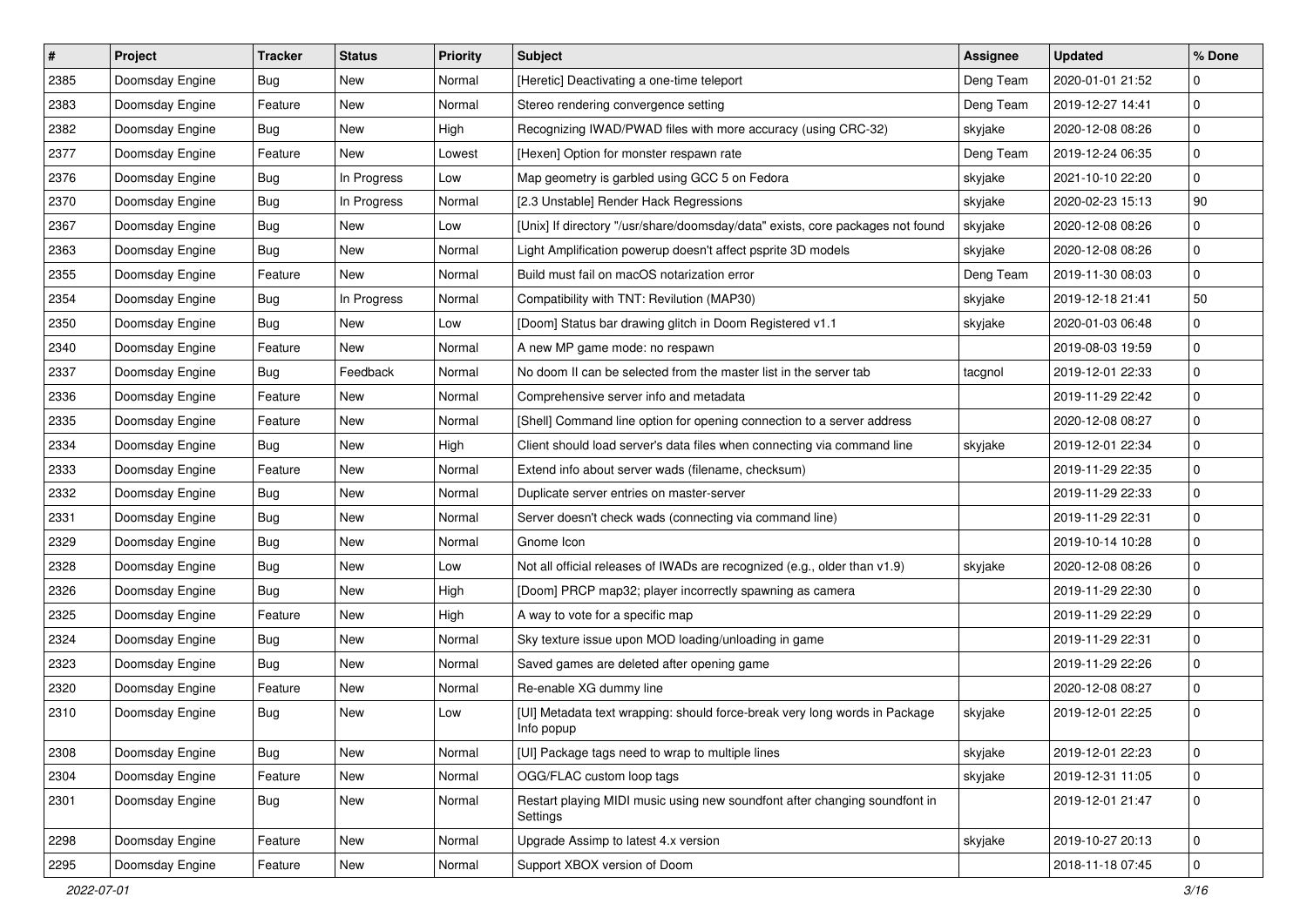| $\vert$ # | Project         | <b>Tracker</b> | <b>Status</b> | <b>Priority</b> | <b>Subject</b>                                                                                   | <b>Assignee</b> | <b>Updated</b>   | % Done      |
|-----------|-----------------|----------------|---------------|-----------------|--------------------------------------------------------------------------------------------------|-----------------|------------------|-------------|
| 2292      | Doomsday Engine | Feature        | New           | Normal          | Indication of an options default setting                                                         |                 | 2019-11-29 22:21 | 0           |
| 2289      | Doomsday Engine | Feature        | <b>New</b>    | Normal          | Filtering game profiles in Home using search terms                                               | skyjake         | 2019-11-29 22:50 | $\mathbf 0$ |
| 2288      | Doomsday Engine | Feature        | New           | Normal          | Configure all multiplayer game options via GUI                                                   | skyjake         | 2018-10-27 14:45 | 100         |
| 2286      | Doomsday Engine | Feature        | New           | Normal          | Editing all global Doomsday key bindings                                                         | skyjake         | 2018-10-12 19:45 | 0           |
| 2282      | Doomsday Engine | <b>Bug</b>     | <b>New</b>    | Normal          | Doom64 Absolution uncaught exception                                                             |                 | 2018-11-05 08:48 | 0           |
| 2281      | Doomsday Engine | Feature        | New           | Normal          | Apply Values in Hexen                                                                            | skyjake         | 2019-11-29 12:31 | $\mathbf 0$ |
| 2265      | Doomsday Engine | <b>Bug</b>     | <b>New</b>    | Normal          | [Windows] Improved fullscreen Alt-Tab / focus lost behavior                                      | skyjake         | 2018-10-27 16:03 | $\mathbf 0$ |
| 2262      | Doomsday Engine | Bug            | New           | Normal          | [Hexen] Quest switches in Griffin Chapel aren't working                                          | skyjake         | 2020-04-03 00:22 | 0           |
| 2259      | Doomsday Engine | Bug            | New           | Normal          | Mouse unusable on ArchLinux with Gnome / Wayland                                                 |                 | 2018-07-29 16:44 | $\mathbf 0$ |
| 2258      | Doomsday Engine | Bug            | <b>New</b>    | Normal          | [Doom] Falling through 3D bridges                                                                |                 | 2019-11-29 23:20 | $\mathbf 0$ |
| 2257      | Doomsday Engine | Bug            | New           | Normal          | FIREBLU texture replacements blink in Doom II                                                    |                 | 2017-07-18 11:01 | $\mathbf 0$ |
| 2256      | Doomsday Engine | Bug            | <b>New</b>    | Normal          | Sky clipping through ceiling                                                                     |                 | 2017-07-18 11:02 | 0           |
| 2253      | Doomsday Engine | Bug            | New           | Normal          | [Doom] Arch-vile sprite disappears when resurrecting a monster                                   | skyjake         | 2018-10-27 16:09 | 0           |
| 2241      | Doomsday Engine | Feature        | Progressed    | Normal          | Configure games via Home UI (advanced users, cf. autoexec.cfg)                                   | skyjake         | 2019-11-29 22:19 | 50          |
| 2239      | Doomsday Engine | <b>Bug</b>     | <b>New</b>    | Normal          | HUD Frost shards from XARP changing their Zoffset if instantly fire after<br>switching           | skyjake         | 2017-04-10 21:01 | $\mathbf 0$ |
| 2236      | Doomsday Engine | Bug            | <b>New</b>    | Normal          | Hitscan issues                                                                                   | skyjake         | 2018-10-27 16:09 | $\mathbf 0$ |
| 2235      | Doomsday Engine | Bug            | <b>New</b>    | Normal          | Afrits sometimes become invisible when frozen                                                    | skyjake         | 2019-12-01 22:27 | 0           |
| 2233      | Doomsday Engine | Bug            | New           | Normal          | Fov 160 issues with texture filtering                                                            | skyjake         | 2018-10-27 16:08 | $\mathbf 0$ |
| 2209      | Doomsday Engine | Bug            | <b>New</b>    | High            | Materials do not get correctly reset when loading/unloading data files while a<br>game is loaded | skyjake         | 2019-10-14 10:31 | $\Omega$    |
| 2195      | Doomsday Engine | Feature        | <b>New</b>    | Normal          | Permanent blood (surface decal effect)                                                           |                 | 2017-01-22 08:50 | $\mathbf 0$ |
| 2194      | Doomsday Engine | Bug            | <b>New</b>    | Normal          | Enhanced player weapon 3D model animations (VR compatible)                                       |                 | 2017-01-19 10:34 | 0           |
| 2192      | Doomsday Engine | Feature        | New           | Low             | Procedural images generated based on a text file (.deimage)                                      | skyjake         | 2017-03-04 09:25 | 0           |
| 2188      | Doomsday Engine | Feature        | New           | Normal          | Use OpenVR SDK for virtual reality                                                               |                 | 2016-11-30 07:43 | 0           |
| 2185      | Doomsday Engine | Feature        | In Progress   | High            | Package repositories                                                                             | skyjake         | 2019-10-14 10:43 | 60          |
| 2184      | Doomsday Engine | Feature        | New           | Normal          | Keyboard navigation: bindable controls                                                           | skyjake         | 2016-11-20 14:48 | $\mathbf 0$ |
| 2180      | Doomsday Engine | <b>Bug</b>     | New           | Normal          | Task bar shows only partially (Intel Mobility)                                                   |                 | 2017-04-03 14:19 | $\mathbf 0$ |
| 2179      | Doomsday Engine | Feature        | New           | Low             | Map has no secrets, displayed as 0% (vs. 100%)                                                   |                 | 2017-04-03 18:45 | 0           |
| 2170      | Doomsday Engine | Feature        | Progressed    | Normal          | Improved sequence-based model animation mechanism                                                | skyjake         | 2016-08-07 09:01 | $10$        |
| 2160      | Doomsday Engine | Feature        | Progressed    | Low             | Custom screenshader support and profiles                                                         | Deng Team       | 2020-02-04 21:49 | 20          |
| 2159      | Doomsday Engine | Feature        | New           | Normal          | Enhanced control over model animation sequences                                                  | skyjake         | 2016-05-13 14:03 | 0           |
| 2156      | Doomsday Engine | Feature        | New           | Normal          | [HeXen] Make map numbering more consistent (warp cheats vs. automap/UI)                          |                 | 2017-04-03 13:30 | $\pmb{0}$   |
| 2155      | Doomsday Engine | Feature        | New           | Normal          | BOOM support for sunlust.wad                                                                     |                 | 2017-07-18 11:04 | 0           |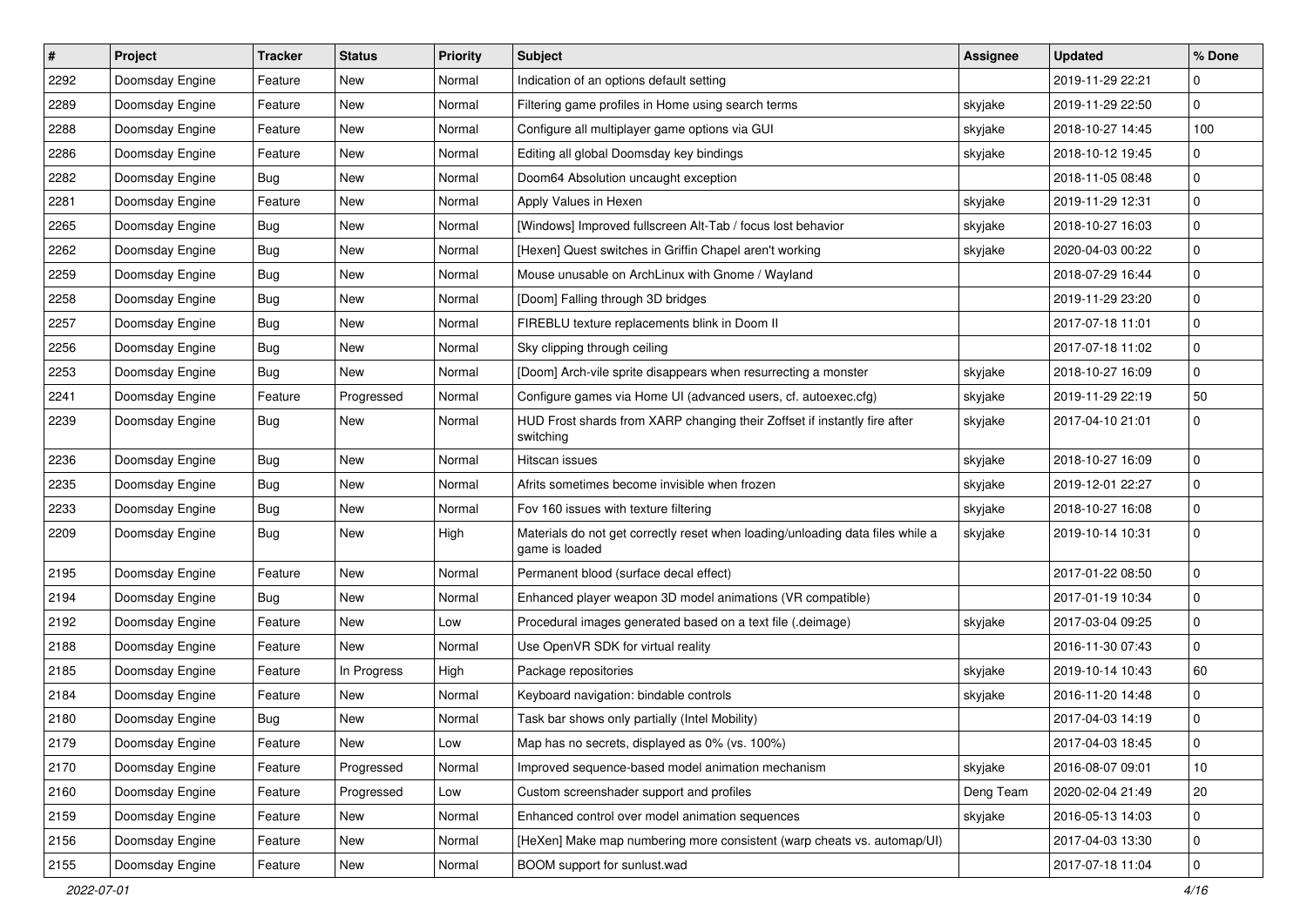| $\sharp$ | Project         | <b>Tracker</b> | <b>Status</b> | <b>Priority</b> | <b>Subject</b>                                                                                                   | <b>Assignee</b> | <b>Updated</b>   | % Done      |
|----------|-----------------|----------------|---------------|-----------------|------------------------------------------------------------------------------------------------------------------|-----------------|------------------|-------------|
| 2153     | Doomsday Engine | Feature        | <b>New</b>    | Normal          | Modern multiplayer chat UI                                                                                       | skyjake         | 2018-07-29 16:56 | 0           |
| 2152     | Doomsday Engine | Bug            | New           | Urgent          | [Hexen] Afrits become stuck/invincible in multiplayer                                                            |                 | 2018-07-29 16:53 | $\pmb{0}$   |
| 2123     | Doomsday Engine | Feature        | New           | Low             | Option Needed to tailor the anaglyph effect for TriOviz Inficolor Glasses                                        |                 | 2019-11-29 22:15 | 0           |
| 2120     | Doomsday Engine | Bug            | New           | Normal          | Failed to reject MAPINFO data in ZDoom-extended syntax (required parameter<br>made optional)                     |                 | 2017-04-03 13:32 | $\pmb{0}$   |
| 2118     | Doomsday Engine | <b>Bug</b>     | New           | Normal          | [HeXen] Possible mishandling of sector effect 200 (sky textures)                                                 |                 | 2017-04-03 18:34 | 0           |
| 2117     | Doomsday Engine | Bug            | New           | Normal          | [HeXen] Polyobj collision incompatible with vanilla behavior (in colin4)                                         |                 | 2017-04-03 18:33 | $\pmb{0}$   |
| 2109     | Doomsday Engine | Bug            | New           | High            | [Doom] "Doomsday of UAC" invisible stairs not climable                                                           |                 | 2019-11-29 23:22 | 0           |
| 2107     | Doomsday Engine | Bug            | New           | Normal          | [Heretic] [Hexen] Line attacks produce no sound on impact                                                        |                 | 2020-01-04 11:15 | $\pmb{0}$   |
| 2104     | Doomsday Engine | Bug            | New           | High            | [Doom] Boss Brain generators incorrect position                                                                  |                 | 2017-04-03 13:36 | $\pmb{0}$   |
| 2097     | Doomsday Engine | Bug            | New           | Normal          | [Doom] Lost Soul boucing accuracy in Ultimate Doom                                                               |                 | 2017-04-03 18:33 | 0           |
| 2096     | Doomsday Engine | Bug            | New           | Low             | [Heretic] [HeXen] hud number one offset                                                                          |                 | 2017-04-03 13:38 | $\pmb{0}$   |
| 2094     | Doomsday Engine | Bug            | New           | Normal          | Incorrect "Pillar-Door Statue" model direction in some cases in Heretic                                          | skyjake         | 2017-04-03 13:39 | $\pmb{0}$   |
| 2093     | Doomsday Engine | Feature        | New           | Normal          | Processing definitions generated from MAPINFO in ZDoom vs. Hexen mode                                            | Deng Team       | 2016-03-27 08:20 | 0           |
| 2091     | Doomsday Engine | Bug            | New           | Normal          | State Particles won't start for Afrit in some cases (Hexen)                                                      | Deng Team       | 2017-04-03 13:40 | $\pmb{0}$   |
| 2090     | Doomsday Engine | Bug            | New           | Normal          | Missile with no death state error                                                                                |                 | 2017-04-03 13:42 | 0           |
| 2085     | Doomsday Engine | Bug            | Progressed    | Normal          | [Dehacked] Sprite name table patches not supported (Crashes)                                                     |                 | 2019-11-29 23:06 | $\pmb{0}$   |
| 2084     | Doomsday Engine | Bug            | New           | Low             | "title" music (external source, ogg format) is played incorrectly (with noise at<br>start) for heretic and hexen |                 | 2017-04-03 13:43 | $\mathbf 0$ |
| 2072     | Doomsday Engine | Feature        | <b>New</b>    | High            | Gracefully exit to Home on fatal error in a game (e.g., DED/resource error)                                      |                 | 2019-11-29 22:12 | $\pmb{0}$   |
| 2068     | Doomsday Engine | Bug            | New           | Urgent          | [HeXen] Badguys not retaining alerted status upon return to a map                                                | skyjake         | 2019-11-30 08:25 | 0           |
| 2067     | Doomsday Engine | Bug            | New           | Normal          | [Heretic Multiplayer] Inventory doesn't auto scroll if can't use item                                            |                 | 2018-07-29 16:53 | $\mathbf 0$ |
| 2066     | Doomsday Engine | Bug            | New           | High            | [Heretic Multiplayer] Iron Lich firewall doesn't expand                                                          |                 | 2018-07-29 16:53 | 0           |
| 2065     | Doomsday Engine | Bug            | New           | Normal          | [Heretic Multiplayer] Wings of Wrath bugs                                                                        |                 | 2018-07-29 16:53 | 0           |
| 2064     | Doomsday Engine | Bug            | New           | Urgent          | Bugs in HeXen Multiplayer                                                                                        |                 | 2018-07-29 16:53 | $\pmb{0}$   |
| 2057     | Doomsday Engine | Feature        | New           | Normal          | Multiple client instances                                                                                        | skyjake         | 2018-07-29 16:56 | 0           |
| 2056     | Doomsday Engine | Bug            | New           | Normal          | Moving platforms sound origin incorrect                                                                          |                 | 2019-11-29 23:01 | $\pmb{0}$   |
| 2055     | Doomsday Engine | Bug            | New           | Normal          | [MP] Multiple instances can't connect to a local server                                                          |                 | 2018-07-29 16:53 | $\mathbf 0$ |
| 2054     | Doomsday Engine | Bug            | New           | Low             | [MP] No weapon pickup notification in Hexen                                                                      |                 | 2018-07-29 16:53 | 0           |
| 2053     | Doomsday Engine | Feature        | New           | Normal          | [HeXen DK] Automatically handle version 1.0 lack of SNDINFO                                                      |                 | 2017-04-03 18:46 | $\pmb{0}$   |
| 2051     | Doomsday Engine | Feature        | New           | High            | XG test suite / demo map                                                                                         |                 | 2017-04-03 18:46 | $\mathbf 0$ |
| 2048     | Doomsday Engine | Bug            | New           | High            | Particle effects obscure map objects                                                                             |                 | 2017-04-03 13:46 | 0           |
| 2042     | Doomsday Engine | Bug            | New           | High            | Mobj spawning at sector boundary height should choose highest contacted<br>floor                                 |                 | 2017-04-03 18:32 | $\pmb{0}$   |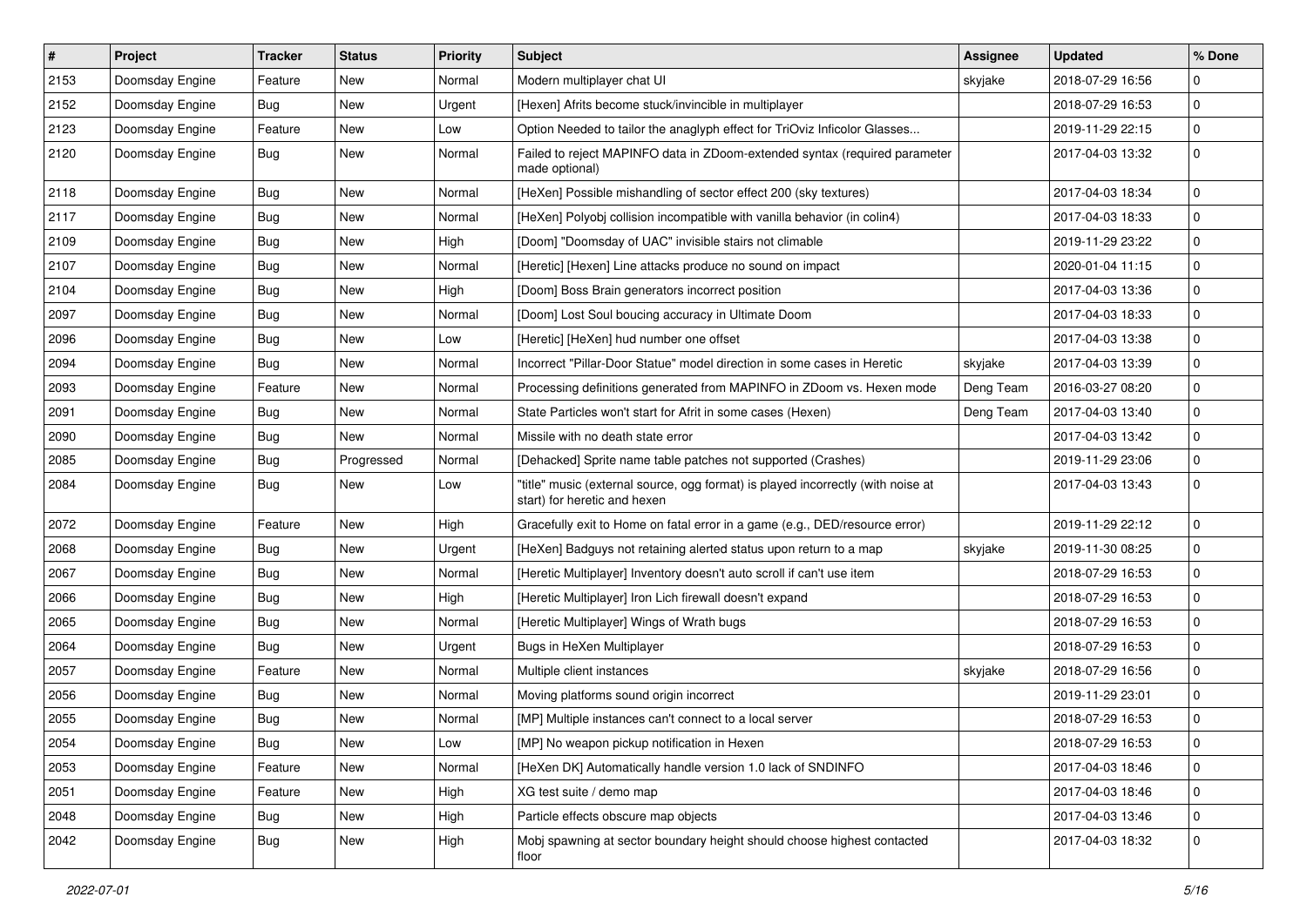| $\sharp$ | <b>Project</b>  | <b>Tracker</b> | <b>Status</b> | <b>Priority</b> | <b>Subject</b>                                                                                  | <b>Assignee</b> | <b>Updated</b>   | % Done      |
|----------|-----------------|----------------|---------------|-----------------|-------------------------------------------------------------------------------------------------|-----------------|------------------|-------------|
| 2041     | Doomsday Engine | Bug            | New           | Normal          | Clipping issue in Hexen MAP10 - Wastelands near {x:160, y:-3248}                                |                 | 2017-04-03 13:48 | $\Omega$    |
| 2035     | Doomsday Engine | Feature        | New           | Normal          | Map lighting editor (volume, surface, and point sources)                                        |                 | 2019-11-29 21:59 | $\mathbf 0$ |
| 2033     | Doomsday Engine | Feature        | Progressed    | High            | Runtime map editor                                                                              |                 | 2019-11-29 12:31 | $\mathbf 0$ |
| 2032     | Doomsday Engine | Feature        | New           | Normal          | Game world debugger/inspector sidebar                                                           |                 | 2019-11-29 21:58 | $\mathbf 0$ |
| 2028     | Doomsday Engine | Feature        | New           | Normal          | libcommon uses the preprocessor excessively in order specialize for doom,<br>heretic, and hexen |                 | 2019-11-29 21:22 | 0           |
| 2027     | Doomsday Engine | Bug            | <b>New</b>    | Normal          | Doom64TC map is missing 'on' textures for switches                                              |                 | 2019-11-29 21:58 | $\mathbf 0$ |
| 2025     | Doomsday Engine | Bug            | Progressed    | Normal          | Doom64TC does not have a fully functional HUD                                                   | rhargrave       | 2019-11-29 21:57 | 80          |
| 2023     | Doomsday Engine | Feature        | New           | Low             | New Doom 64 plugin (accurate gameplay, original ROM)                                            |                 | 2019-11-29 21:20 | $\mathbf 0$ |
| 2021     | Doomsday Engine | Bug            | New           | High            | Doom64's ingame music is severely broken                                                        |                 | 2019-11-29 21:57 | 0           |
| 2017     | Doomsday Engine | Bug            | Progressed    | Normal          | Build .pack/PK3 packages using CMake, with dependency tracking and<br>automatic rebuilding      | skyjake         | 2018-11-19 15:18 | 50          |
| 2015     | Doomsday Engine | Feature        | Progressed    | Normal          | Remove server-side audio system                                                                 |                 | 2019-11-29 23:06 | 50          |
| 2013     | Doomsday Engine | Bug            | New           | Normal          | [Doom] Pain Elemental Vanilla/Boom compatibility option                                         |                 | 2017-04-03 18:33 | $\mathbf 0$ |
| 2012     | Doomsday Engine | <b>Bug</b>     | <b>New</b>    | Normal          | [Doom] Boom bug in Memento Mori II                                                              |                 | 2017-04-03 13:50 | $\mathbf 0$ |
| 2007     | Doomsday Engine | Bug            | New           | Normal          | [Hexen] Mana given when collecting already-owned, fourth-weapon pieces                          |                 | 2018-10-27 15:53 | 0           |
| 2000     | Doomsday Engine | Bug            | New           | Normal          | [Heretic, Hexen] Finale/hub text must be scaled down to fit (incorrect font glyph<br>sizes)     |                 | 2017-04-03 18:33 | $\mathbf 0$ |
| 1999     | Doomsday Engine | <b>Bug</b>     | New           | Normal          | Window focus/close events ignored during busy mode (should defer)                               |                 | 2017-04-03 13:55 | $\mathbf 0$ |
| 1998     | Doomsday Engine | Feature        | New           | Normal          | Emulate original game menus (other settings moved to taskbar UI)                                |                 | 2017-04-03 18:43 | $\mathbf 0$ |
| 1996     | Doomsday Engine | Feature        | Progressed    | High            | Engine-managed "map spot / point of interest" mechanism                                         |                 | 2019-11-29 23:06 | 20          |
| 1993     | Doomsday Engine | Bug            | Feedback      | High            | Switching maps while XG lines are active causes seg fault                                       | vermil          | 2017-04-03 13:55 | $\mathbf 0$ |
| 1989     | Doomsday Engine | <b>Bug</b>     | New           | Urgent          | Client assert fail (possible crash) if joining game during intermission                         | skyjake         | 2018-07-29 16:53 | $\mathbf 0$ |
| 1988     | Doomsday Engine | Bug            | New           | Normal          | [MP] When spawning on a weapon, weapon fires at speed of pistol                                 |                 | 2018-07-29 16:53 | $\mathbf 0$ |
| 1986     | Doomsday Engine | Feature        | New           | High            | [MP] Configure what the server does when an episode ends                                        | skyjake         | 2020-12-08 08:27 | $\mathbf 0$ |
| 1981     | Doomsday Engine | Bug            | New           | Normal          | Alerts can be opened in Busy mode, causing occasional visual artifacts                          |                 | 2017-04-03 13:59 | $\mathbf 0$ |
| 1980     | Doomsday Engine | Bug            | New           | Low             | Client should refuse to use the same userdir as another already running client                  |                 | 2019-12-01 21:52 | $\mathbf 0$ |
| 1979     | Doomsday Engine | Feature        | Feedback      | Normal          | Additional sound formats                                                                        |                 | 2019-11-29 21:15 | $\mathbf 0$ |
| 1976     | Doomsday Engine | Feature        | New           | Normal          | Replace old Save/Load menu with new UI widgets                                                  | skyjake         | 2019-11-29 21:56 | 0           |
| 1972     | Doomsday Engine | <b>Bug</b>     | New           | Normal          | [MP] Fast-moving planes not always reach destination on client-side                             |                 | 2018-07-29 16:53 | $\mathbf 0$ |
| 1970     | Doomsday Engine | Feature        | New           | Normal          | Scriptable map entry/exit, cycling                                                              |                 | 2019-11-29 21:13 | $\mathbf 0$ |
| 1968     | Doomsday Engine | <b>Bug</b>     | New           | Low             | [Heretic, HeXen] Player's death removes footclipping effect (viewpoint jumps<br>abruptly)       |                 | 2017-04-03 14:01 | 0           |
| 1967     | Doomsday Engine | <b>Bug</b>     | New           | Normal          | [Multiplayer] Heretic/HeXen liquid splashes/damaging floors doubled                             |                 | 2018-07-29 16:53 | $\mathbf 0$ |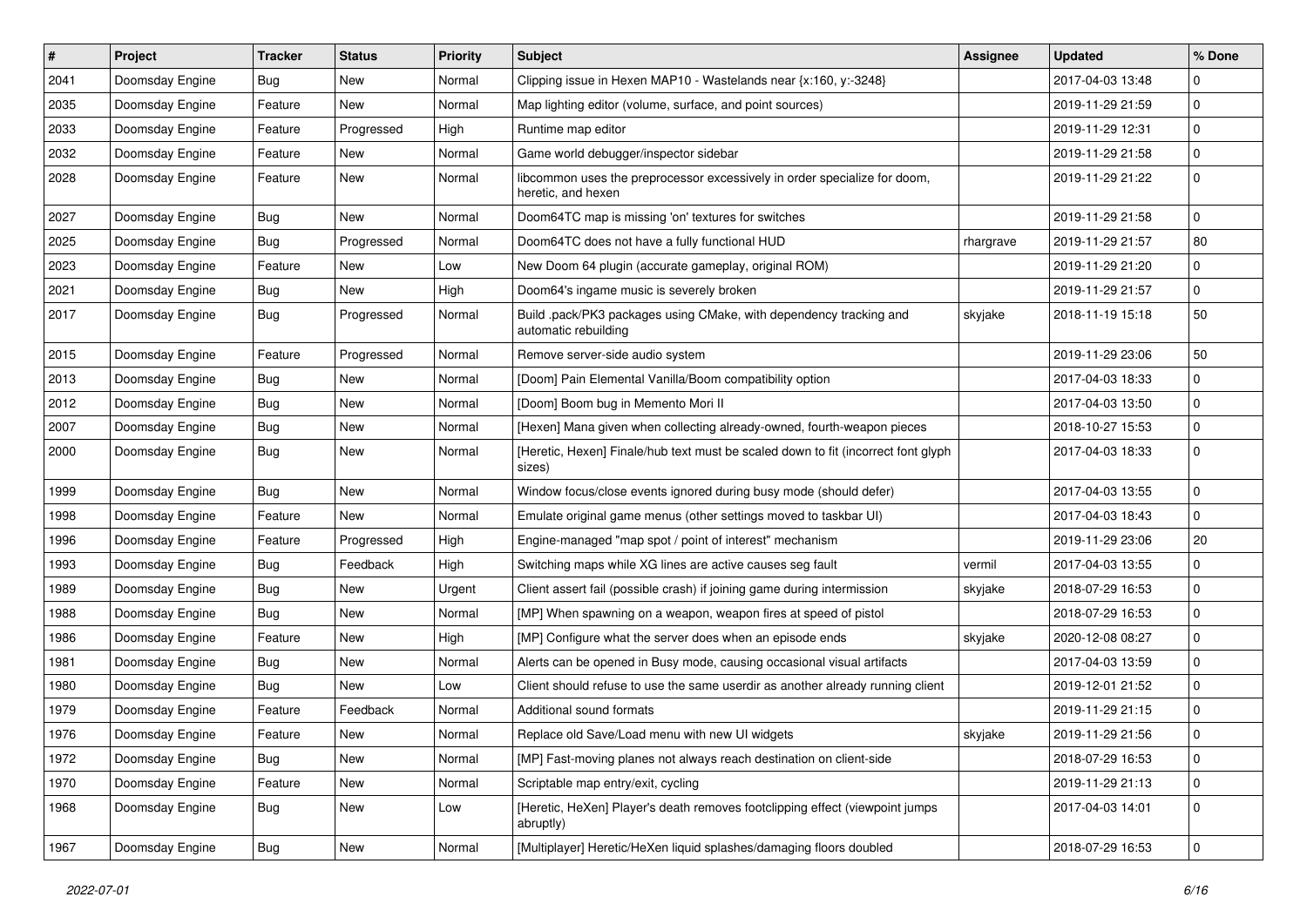| $\vert$ # | Project         | <b>Tracker</b> | <b>Status</b> | <b>Priority</b> | <b>Subject</b>                                                                                        | <b>Assignee</b> | <b>Updated</b>   | % Done      |
|-----------|-----------------|----------------|---------------|-----------------|-------------------------------------------------------------------------------------------------------|-----------------|------------------|-------------|
| 1965      | Doomsday Engine | Bug            | New           | High            | [Doom] Multiplayer Arch Vile Fire doesn't thrust the player upward                                    |                 | 2018-07-29 16:53 | $\mathbf 0$ |
| 1963      | Doomsday Engine | <b>Bug</b>     | New           | High            | [Doom] Spawning on top of a weapon leads to broken weapon (multiplayer)                               |                 | 2018-07-29 16:53 | 0           |
| 1962      | Doomsday Engine | Feature        | New           | High            | Revised network protocol based on libshell                                                            | skyjake         | 2018-07-29 16:53 | $\mathbf 0$ |
| 1961      | Doomsday Engine | Bug            | New           | Normal          | Client fatal error due to invalid data received from server                                           |                 | 2018-07-29 16:53 | $\mathbf 0$ |
| 1958      | Doomsday Engine | Bug            | New           | Normal          | Help infine clash with already playing infine                                                         |                 | 2017-04-03 14:01 | $\mathbf 0$ |
| 1957      | Doomsday Engine | Bug            | New           | Low             | [Doom] God Mode cheat doesn't respect Values def                                                      |                 | 2017-04-03 14:03 | $\mathbf 0$ |
| 1952      | Doomsday Engine | Bug            | Progressed    | Normal          | Eternal Doom MAP26 malformed map hack causing memory release error                                    |                 | 2019-11-29 23:06 | $\mathbf 0$ |
| 1945      | Doomsday Engine | Feature        | Resolved      | Urgent          | Efficient reuse of world geometry across multiple frames/passes                                       | skyjake         | 2018-10-27 15:08 | 100         |
| 1942      | Doomsday Engine | Bug            | New           | Low             | About dialog contents clipping vs -fontsize                                                           |                 | 2017-04-03 14:03 | $\mathbf 0$ |
| 1938      | Doomsday Engine | Feature        | New           | Low             | Polyobjs represented by 3D models                                                                     |                 | 2019-11-29 21:12 | $\mathbf 0$ |
| 1929      | Doomsday Engine | Bug            | Progressed    | Normal          | Sprite priority handling                                                                              |                 | 2019-11-29 23:06 | $\mathbf 0$ |
| 1928      | Doomsday Engine | Bug            | New           | Normal          | GameSession: ThingArchive::serialIdFor: Thing archive exhausted!                                      |                 | 2017-04-03 14:04 | $\mathbf 0$ |
| 1925      | Doomsday Engine | Bug            | New           | Normal          | [Doom] Values def can't change nightmare skill level option                                           |                 | 2017-04-03 14:04 | 0           |
| 1923      | Doomsday Engine | Bug            | New           | Normal          | PNG textures render as solid black (embedded in WAD)                                                  |                 | 2016-10-27 12:51 | $\mathbf 0$ |
| 1921      | Doomsday Engine | Bug            | <b>New</b>    | Normal          | [Doom] No screen wipe from map to post map InFine                                                     |                 | 2017-04-03 18:32 | 0           |
| 1920      | Doomsday Engine | Feature        | New           | Normal          | Tree navigator widget (libappfw)                                                                      | skyjake         | 2017-02-08 12:06 | 0           |
| 1917      | Doomsday Engine | Feature        | New           | Normal          | Copy alert text to Clipboard                                                                          |                 | 2019-11-29 21:10 | $\mathbf 0$ |
| 1915      | Doomsday Engine | Bug            | Feedback      | Lowest          | Click-to-focus also handled as UI click                                                               | Deng Team       | 2017-04-03 14:05 | $\mathbf 0$ |
| 1905      | Doomsday Engine | Feature        | New           | Low             | God mode console cheat that doesn't restore health                                                    |                 | 2019-11-29 21:09 | $\mathbf 0$ |
| 1897      | Doomsday Engine | Bug            | New           | Low             | Slightly different sprite clipping in Dday versus vanilla                                             |                 | 2017-04-03 18:32 | $\mathbf 0$ |
| 1894      | Doomsday Engine | Bug            | New           | Normal          | [Heretic] Map that relies on original footclipping                                                    |                 | 2017-04-03 18:33 | $\mathbf 0$ |
| 1893      | Doomsday Engine | Bug            | New           | Low             | Automap drawing difference to original games                                                          |                 | 2017-04-03 18:32 | $\mathbf 0$ |
| 1891      | Doomsday Engine | Feature        | Progressed    | Low             | Notification area animations                                                                          | skyjake         | 2019-11-29 21:37 | 10          |
| 1886      | Doomsday Engine | Feature        | In Progress   | Urgent          | Use SDL 2 for window management, display modes, color correction, and<br>keyboard/mouse/gamepad input | skyjake         | 2019-10-14 10:23 | 90          |
| 1885      | Doomsday Engine | Bug            | New           | Normal          | [Multiplayer] Incorrect player numbers in scoreboard between maps                                     |                 | 2018-07-29 16:53 | 0           |
| 1883      | Doomsday Engine | Bug            | <b>New</b>    | Normal          | [MP] no teleporter sound when spawning/respawning                                                     |                 | 2019-11-26 14:51 | $\mathbf 0$ |
| 1880      | Doomsday Engine | Bug            | New           | High            | Key repeat rate is dependent on the user's configuration at OS level                                  |                 | 2017-04-03 14:10 | $\mathbf 0$ |
| 1877      | Doomsday Engine | Feature        | New           | Normal          | [Updater] Use Sparkle for automatic updates (on OS X)                                                 | skyjake         | 2019-11-29 21:08 | $\pmb{0}$   |
| 1876      | Doomsday Engine | Bug            | In Progress   | High            | [XG] Floor chains appear infunctional                                                                 | skyjake         | 2019-11-26 21:18 | 10          |
| 1869      | Doomsday Engine | Feature        | New           | Normal          | Support 'shadowed' texture resources in animated textures                                             |                 | 2017-04-03 18:40 | $\pmb{0}$   |
| 1867      | Doomsday Engine | Feature        | New           | Normal          | Extract patch/sprite offsets from PNG 'grAb' chunk (ZDoom)                                            |                 | 2019-11-29 21:07 | 0           |
| 1865      | Doomsday Engine | Feature        | New           | Normal          | Align 3D model's head with the target's direction                                                     |                 | 2019-11-29 21:06 | $\mathbf 0$ |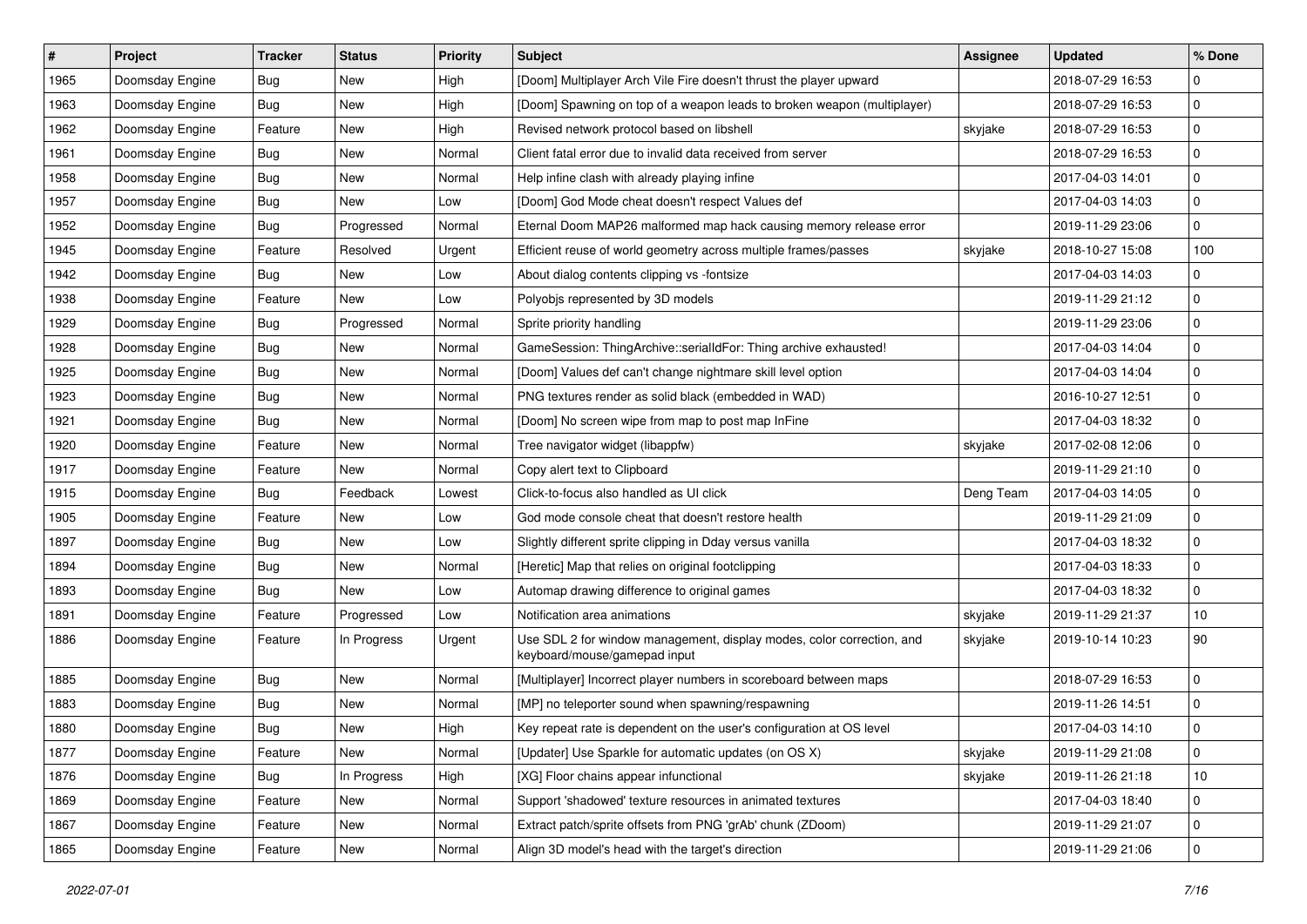| $\sharp$ | Project         | <b>Tracker</b> | <b>Status</b> | <b>Priority</b> | <b>Subject</b>                                                                | <b>Assignee</b> | <b>Updated</b>   | % Done      |
|----------|-----------------|----------------|---------------|-----------------|-------------------------------------------------------------------------------|-----------------|------------------|-------------|
| 1864     | Doomsday Engine | Feature        | New           | Normal          | Remember material, particle and decoration animation states in saved games    |                 | 2019-11-29 21:06 | 0           |
| 1863     | Doomsday Engine | Bug            | <b>New</b>    | Low             | [automap] line updating                                                       |                 | 2017-04-03 14:12 | $\pmb{0}$   |
| 1858     | Doomsday Engine | Bug            | New           | Low             | 0 tic/time handling                                                           |                 | 2019-11-29 21:05 | 0           |
| 1851     | Doomsday Engine | Feature        | New           | Normal          | [UI] Dynamic release notes                                                    |                 | 2019-11-30 08:09 | 0           |
| 1844     | Doomsday Engine | Feature        | New           | Normal          | Support ZDoom's skill definitions in MAPINFO                                  |                 | 2019-11-29 23:06 | 0           |
| 1842     | Doomsday Engine | Feature        | Progressed    | Normal          | Support ZDoom's episode and hub definitions in MAPINFO                        |                 | 2019-11-29 12:31 | 40          |
| 1840     | Doomsday Engine | Feature        | Progressed    | Normal          | Support ZDoom-extended MAPINFO format                                         |                 | 2019-11-29 23:06 | 47          |
| 1828     | Doomsday Engine | Bug            | New           | Low             | Tutorial doesn't claim mouse after clicking during launch                     |                 | 2017-04-03 14:15 | 0           |
| 1827     | Doomsday Engine | <b>Bug</b>     | New           | High            | [Doom] Revenant infinite loop case                                            |                 | 2019-11-27 05:51 | 0           |
| 1821     | Doomsday Engine | Bug            | Progressed    | High            | [Hexen] Monsters do not always awaken (Seven Portals and elsewhere)           | skyjake         | 2019-11-30 08:25 | 10          |
| 1819     | Doomsday Engine | Bug            | New           | Normal          | Mobj Particles won't start.                                                   |                 | 2017-04-03 14:16 | 0           |
| 1817     | Doomsday Engine | Bug            | Feedback      | Normal          | Premap infine and preplaying music oversight                                  | vermil          | 2017-04-03 14:17 | $\mathbf 0$ |
| 1816     | Doomsday Engine | Bug            | New           | Normal          | First sound played at map start up erroneously doesn't play                   |                 | 2017-04-03 14:17 | 0           |
| 1815     | Doomsday Engine | Bug            | New           | Normal          | Screen wipe still smoothed with Vanilla renderer profile (console transition) |                 | 2018-11-05 17:31 | 0           |
| 1808     | Doomsday Engine | Bug            | Progressed    | High            | New sprites in addons do not work                                             |                 | 2019-11-29 23:06 | $\mathbf 0$ |
| 1793     | Doomsday Engine | Feature        | New           | Normal          | Use rich formatting in help strings                                           | skyjake         | 2019-11-29 22:49 | 0           |
| 1783     | Doomsday Engine | Bug            | New           | Normal          | Ambient occlusion crosses sectors with different heights                      |                 | 2017-04-03 14:23 | 0           |
| 1779     | Doomsday Engine | Feature        | New           | Normal          | [Home] Show project news and dev blog                                         |                 | 2019-11-29 20:27 | 0           |
| 1774     | Doomsday Engine | Feature        | New           | Normal          | Use "-savedir" option to the configure where saves are stored                 |                 | 2017-04-03 14:27 | 0           |
| 1768     | Doomsday Engine | Feature        | Progressed    | High            | Boom compatibility                                                            |                 | 2019-11-29 23:29 | 20          |
| 1767     | Doomsday Engine | Feature        | New           | High            | Network delta profiler                                                        |                 | 2019-11-29 12:33 | 0           |
| 1765     | Doomsday Engine | Feature        | New           | High            | Multiplayer savegames (co-op)                                                 | skyjake         | 2019-11-29 20:20 | 0           |
| 1764     | Doomsday Engine | Feature        | New           | Normal          | DMU 2.0: Generate network deltas                                              |                 | 2019-11-29 20:19 | $\mathbf 0$ |
| 1763     | Doomsday Engine | Feature        | New           | Normal          | Autosaving                                                                    |                 | 2019-11-29 20:19 | 0           |
| 1762     | Doomsday Engine | Feature        | New           | Normal          | Game hierarchy                                                                |                 | 2019-11-29 20:18 | $\pmb{0}$   |
| 1758     | Doomsday Engine | Feature        | New           | Low             | Separate left/right modifier keys (Shift, Alt, etc.)                          | skyjake         | 2019-11-29 12:37 | 0           |
| 1757     | Doomsday Engine | Feature        | New           | High            | Separate server and client sources                                            |                 | 2019-11-29 20:17 | 20          |
| 1754     | Doomsday Engine | Feature        | New           | High            | Start local server using client GUI                                           | skyjake         | 2018-07-29 16:46 | 0           |
| 1749     | Doomsday Engine | Feature        | New           | High            | Built-in effects should come in resource packs                                | skyjake         | 2019-11-29 20:15 | 0           |
| 1745     | Doomsday Engine | Feature        | Progressed    | Normal          | Performance optimization                                                      |                 | 2019-11-29 21:36 | 40          |
| 1744     | Doomsday Engine | <b>Bug</b>     | New           | Normal          | [Heretic] Waterfall sounds switch from left to right (centered in vanilla)    |                 | 2017-04-03 18:33 | 0           |
| 1735     | Doomsday Engine | <b>Bug</b>     | New           | Low             | Doom2 PWAD save games use level name from IWAD                                |                 | 2019-11-29 22:59 | 0           |
| 1734     | Doomsday Engine | <b>Bug</b>     | Progressed    | Low             | Games' Help InFine scripts have no sounds                                     |                 | 2017-04-03 18:33 | 10          |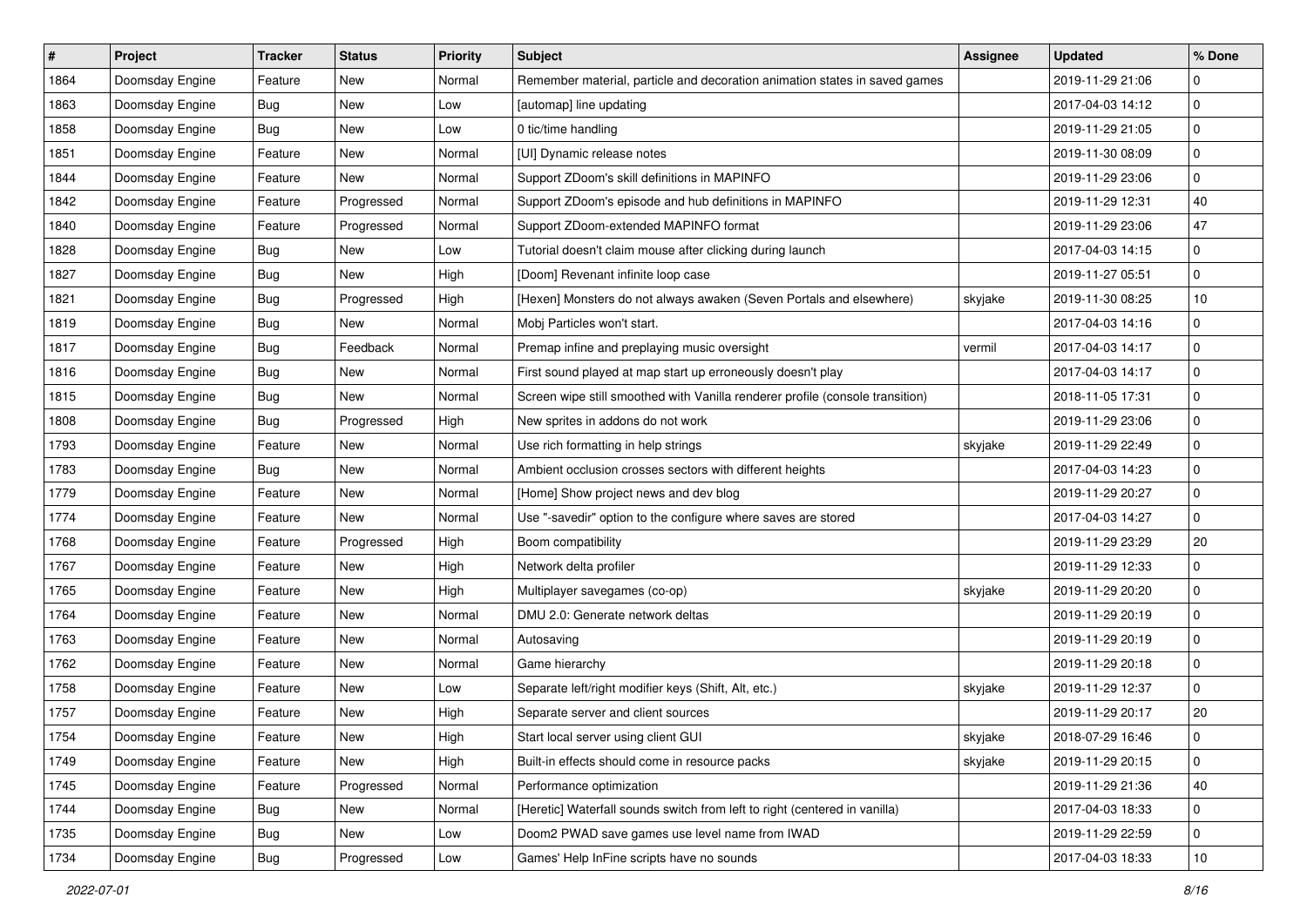| #    | Project         | <b>Tracker</b> | <b>Status</b> | <b>Priority</b> | <b>Subject</b>                                                                       | <b>Assignee</b> | <b>Updated</b>   | % Done      |
|------|-----------------|----------------|---------------|-----------------|--------------------------------------------------------------------------------------|-----------------|------------------|-------------|
| 1727 | Doomsday Engine | Feature        | New           | Normal          | Apply colored sector lighting by sector via DED                                      |                 | 2019-11-29 19:26 | $\mathbf 0$ |
| 1726 | Doomsday Engine | Feature        | New           | Normal          | Remapping the colours on a texture via material def                                  |                 | 2019-11-29 19:26 | 0           |
| 1723 | Doomsday Engine | Bug            | New           | Normal          | [Value def's] impossible to remove pistol                                            |                 | 2017-04-03 14:34 | $\mathbf 0$ |
| 1718 | Doomsday Engine | Bug            | New           | Low             | Inventory item display/selection issues                                              |                 | 2017-04-03 14:35 | $\mathbf 0$ |
| 1709 | Doomsday Engine | Bug            | New           | Low             | Infine events interfere with taskbar                                                 |                 | 2017-04-03 14:38 | $\mathbf 0$ |
| 1701 | Doomsday Engine | Bug            | New           | Normal          | [Doom] Map08/ExM8 sound emulation                                                    |                 | 2017-04-03 18:33 | $\mathbf 0$ |
| 1699 | Doomsday Engine | Feature        | <b>New</b>    | High            | Particle renderer 2.0                                                                |                 | 2017-04-03 18:55 | $\mathbf 0$ |
| 1698 | Doomsday Engine | Feature        | New           | Normal          | Editor for particle generators                                                       |                 | 2019-11-29 19:23 | $\mathbf 0$ |
| 1694 | Doomsday Engine | Feature        | New           | Low             | [Doom] Invulnerability animation: full bright sync, apply tic rate                   |                 | 2017-04-03 18:56 | $\mathbf 0$ |
| 1688 | Doomsday Engine | Feature        | New           | High            | Command line options documented with Amethyst                                        |                 | 2017-04-08 10:08 | $\mathbf 0$ |
| 1687 | Doomsday Engine | Feature        | Progressed    | Normal          | In-game error dialogs (e.g., corrupt savegame)                                       |                 | 2019-11-29 21:36 | 50          |
| 1677 | Doomsday Engine | Feature        | <b>New</b>    | Low             | Square particle shape (option, as alternative to round particles)                    |                 | 2019-11-29 15:51 | $\mathbf 0$ |
| 1668 | Doomsday Engine | Feature        | New           | Normal          | Support id Tech 1 map hacks with sector lightlevels outside expected [0255]<br>range |                 | 2020-12-08 08:27 | 0           |
| 1663 | Doomsday Engine | Feature        | <b>New</b>    | Normal          | Replace game-side color filter / special effect with LensFx                          |                 | 2017-04-03 18:59 | 0           |
| 1661 | Doomsday Engine | Bug            | New           | Normal          | [Deathkings] Bad behavior of object in lift (mobj hitbox overlap)                    |                 | 2019-11-29 22:58 | $\mathbf 0$ |
| 1660 | Doomsday Engine | Bug            | New           | Normal          | Player start near wall leads to misplaced player                                     |                 | 2017-04-03 14:40 | $\mathbf 0$ |
| 1658 | Doomsday Engine | Feature        | New           | High            | Automatic port forwarding (UPnP/NAT-PMP/PCP)                                         | skyjake         | 2020-05-10 11:14 | $\mathbf 0$ |
| 1649 | Doomsday Engine | Feature        | New           | Low             | Option to disable HUD/menu font upscaling                                            |                 | 2019-11-29 20:26 | $\mathbf 0$ |
| 1648 | Doomsday Engine | Feature        | Progressed    | Urgent          | Complete vanilla DOOM emulation                                                      |                 | 2019-12-31 11:10 | $\mathbf 0$ |
| 1647 | Doomsday Engine | Feature        | Progressed    | High            | Replace FS1 with FS2-based resource management                                       | skyjake         | 2019-11-29 21:33 | $30\,$      |
| 1646 | Doomsday Engine | Feature        | New           | Normal          | Stereo 3D enhancements                                                               |                 | 2019-11-29 19:22 | $\mathbf 0$ |
| 1644 | Doomsday Engine | Bug            | New           | Lowest          | [HeXen beta demo] Should have Heretic crush behaviour                                |                 | 2017-04-03 18:34 | $\mathbf 0$ |
| 1640 | Doomsday Engine | Feature        | Progressed    | Normal          | Support for id Tech 1 audio/graphic resource hacks                                   |                 | 2019-11-29 23:06 | $\mathbf 0$ |
| 1635 | Doomsday Engine | Feature        | Resolved      | Normal          | <b>HDR</b> rendering                                                                 | skyjake         | 2018-10-27 15:06 | 100         |
| 1633 | Doomsday Engine | Feature        | New           | High            | Console commands and Doomsday Script                                                 | skyjake         | 2019-11-29 20:24 | 0           |
| 1632 | Doomsday Engine | Feature        | New           | High            | InFine 2.0 (on top of Doomsday Script)                                               | Deng Team       | 2019-11-29 12:31 | $\mathbf 0$ |
| 1631 | Doomsday Engine | Bug            | New           | Low             | Doom 2 finale: animation speeds for the Cast                                         |                 | 2017-04-03 14:41 | $\mathbf 0$ |
| 1630 | Doomsday Engine | Feature        | New           | Urgent          | Implement game menus with InFine (InfineWidget)                                      | Deng Team       | 2019-11-29 12:31 | $\mathbf 0$ |
| 1628 | Doomsday Engine | Feature        | New           | Normal          | Surface meshes                                                                       |                 | 2017-04-03 18:58 | $\mathbf 0$ |
| 1626 | Doomsday Engine | Feature        | New           | Normal          | Area-based fog                                                                       |                 | 2017-04-03 19:35 | $\pmb{0}$   |
| 1625 | Doomsday Engine | Feature        | Progressed    | Urgent          | Per-pixel surface shading (bump/specular/reflection etc. mapping)                    | Deng Team       | 2016-07-06 00:03 | 20          |
| 1623 | Doomsday Engine | Feature        | Progressed    | Urgent          | Shaders                                                                              | skyjake         | 2018-10-27 15:14 | 60          |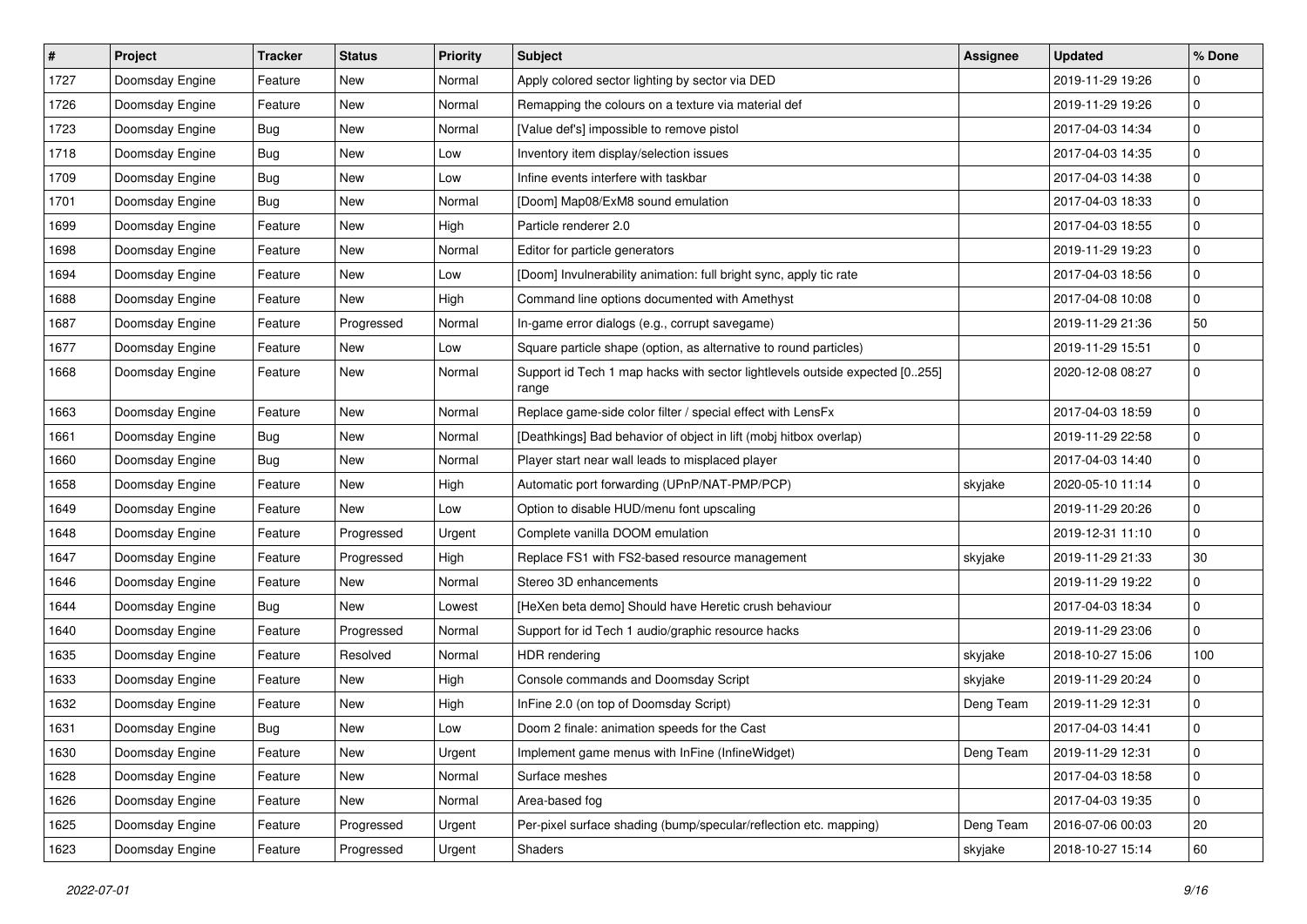| $\sharp$ | <b>Project</b>  | <b>Tracker</b> | <b>Status</b> | <b>Priority</b> | <b>Subject</b>                                               | <b>Assignee</b> | <b>Updated</b>   | % Done      |
|----------|-----------------|----------------|---------------|-----------------|--------------------------------------------------------------|-----------------|------------------|-------------|
| 1622     | Doomsday Engine | Feature        | New           | Urgent          | Vanilla depth shading                                        |                 | 2019-11-29 23:23 | 0           |
| 1620     | Doomsday Engine | Feature        | Progressed    | High            | XG 2.0                                                       | Deng Team       | 2019-11-29 19:05 | 20          |
| 1618     | Doomsday Engine | Feature        | New           | Normal          | Decorations/effects for game events (power up, damage, etc.) |                 | 2019-11-29 18:43 | 0           |
| 1617     | Doomsday Engine | Feature        | New           | High            | Scoped definitions and variables                             | Deng Team       | 2016-12-01 20:17 | $\mathbf 0$ |
| 1616     | Doomsday Engine | Feature        | New           | Normal          | Selector for sprites                                         |                 | 2019-11-29 18:35 | 0           |
| 1615     | Doomsday Engine | Feature        | Progressed    | Normal          | Sloped planes                                                | skyjake         | 2018-10-27 15:10 | 20          |
| 1614     | Doomsday Engine | Feature        | New           | High            | Improved demo recording and playback                         |                 | 2019-11-29 20:20 | $\mathbf 0$ |
| 1608     | Doomsday Engine | Feature        | Progressed    | High            | Integrate Doomsday Script                                    | skyjake         | 2018-11-05 08:50 | $20\,$      |
| 1607     | Doomsday Engine | Feature        | New           | Normal          | Reset settings to defaults                                   |                 | 2019-11-29 21:33 | 40          |
| 1606     | Doomsday Engine | Bug            | Progressed    | Normal          | M_THERMM and HUD message font replacement                    |                 | 2017-04-03 14:40 | $\mathbf 0$ |
| 1604     | Doomsday Engine | Feature        | New           | High            | Game rules (1p and MP)                                       |                 | 2019-11-29 21:33 | 20          |
| 1603     | Doomsday Engine | Feature        | Progressed    | Urgent          | Support for id Tech 1 map hacks                              |                 | 2019-12-15 07:34 | 50          |
| 1602     | Doomsday Engine | Feature        | New           | Normal          | Improvements for map title in automap                        |                 | 2019-11-29 18:27 | 0           |
| 1601     | Doomsday Engine | Feature        | In Progress   | Urgent          | Package management                                           | skyjake         | 2019-10-14 10:44 | 80          |
| 1598     | Doomsday Engine | Bug            | New           | Low             | Strange vertical view bobbing when running into walls        |                 | 2019-11-29 22:58 | 0           |
| 1597     | Doomsday Engine | Bug            | New           | Low             | [HUD] Psprite positioning too low                            |                 | 2017-04-03 15:04 | 0           |
| 1593     | Doomsday Engine | Bug            | New           | Low             | [Doom] Excess state in rocket explosion                      |                 | 2017-04-03 14:40 | 0           |
| 1592     | Doomsday Engine | <b>Bug</b>     | New           | Low             | [HUD] Weapon lower animation briefly restarts                |                 | 2017-04-03 15:04 | $\mathbf 0$ |
| 1591     | Doomsday Engine | Bug            | Progressed    | Low             | [BSP] Fully overlapped map geometry is not always split      |                 | 2019-11-30 08:06 | 50          |
| 1587     | Doomsday Engine | Feature        | New           | Normal          | 3D weapon behaviour                                          |                 | 2017-04-03 15:02 | $\mathbf 0$ |
| 1585     | Doomsday Engine | Feature        | Progressed    | Normal          | [Map Hack] Extra plane (e.g., Hell Revealed II MAP01)        |                 | 2019-12-15 08:03 | $\mathbf 0$ |
| 1582     | Doomsday Engine | Feature        | New           | Normal          | Player actions while game is paused                          |                 | 2017-04-03 18:39 | $\mathbf 0$ |
| 1580     | Doomsday Engine | Feature        | New           | High            | Fix the Doom 64: Absolution TC plugin                        |                 | 2019-11-29 12:31 | $30\,$      |
| 1579     | Doomsday Engine | Feature        | New           | Low             | Dehacked 2.0 support                                         |                 | 2019-11-29 12:31 | $\mathbf 0$ |
| 1576     | Doomsday Engine | Feature        | <b>New</b>    | Normal          | [MP] Option to retain weapons+ammo after death in co-op      |                 | 2019-11-29 18:28 | $\mathbf 0$ |
| 1573     | Doomsday Engine | Feature        | New           | Normal          | Setting for number of samples used for antialiasing          |                 | 2019-11-29 21:31 | 0           |
| 1571     | Doomsday Engine | Feature        | New           | Normal          | On screen notification for Always Run                        |                 | 2019-11-29 19:18 | $\mathbf 0$ |
| 1569     | Doomsday Engine | Feature        | New           | Lowest          | [Hexen] Demo version cheat codes and "Beta" message          |                 | 2019-11-29 19:16 | 0           |
| 1568     | Doomsday Engine | Feature        | New           | Normal          | [Automap] Option for hiding non-blocking lines               |                 | 2019-11-29 18:32 | 0           |
| 1566     | Doomsday Engine | Feature        | New           | Normal          | [Automap] Reset line colors                                  |                 | 2019-11-29 21:31 | $\mathbf 0$ |
| 1565     | Doomsday Engine | Feature        | New           | High            | [MP] Option to remove MP flagged weapons in co-op            |                 | 2018-07-29 16:53 | 0           |
| 1563     | Doomsday Engine | Feature        | New           | Normal          | Weapon text defs affect the Controls menu                    |                 | 2019-11-29 19:15 | $\mathbf 0$ |
| 1559     | Doomsday Engine | Feature        | New           | Low             | State and sprite without a mobj (SMT2A0/STLAG)               |                 | 2019-11-29 19:14 | $\mathbf 0$ |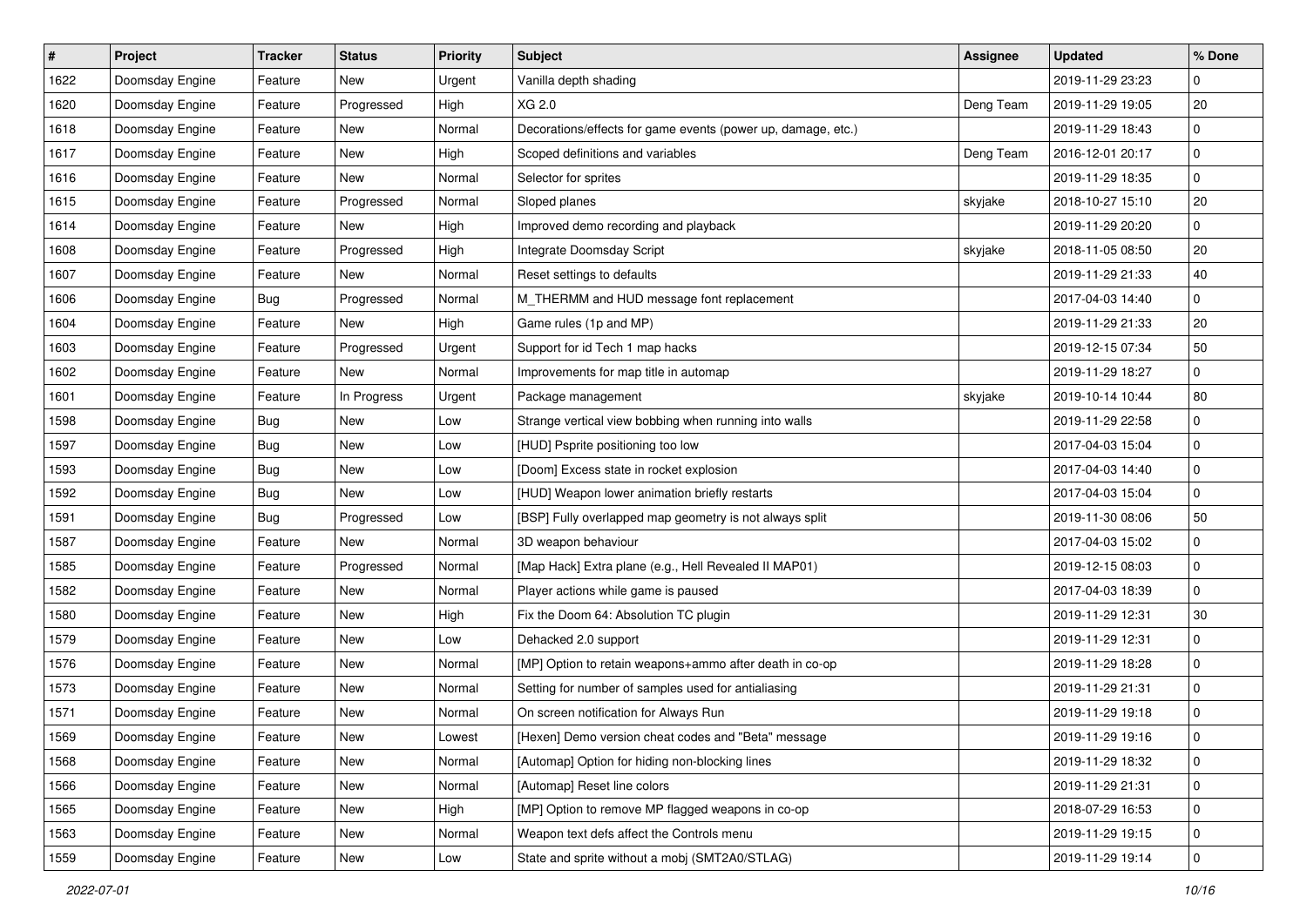| #    | Project         | <b>Tracker</b> | <b>Status</b> | <b>Priority</b> | <b>Subject</b>                                                   | <b>Assignee</b> | <b>Updated</b>   | % Done      |
|------|-----------------|----------------|---------------|-----------------|------------------------------------------------------------------|-----------------|------------------|-------------|
| 1554 | Doomsday Engine | Feature        | New           | Normal          | [Hexen] Remove fixed MAX_TID_COUNT limit                         |                 | 2019-11-29 19:11 | $\mathbf 0$ |
| 1552 | Doomsday Engine | Feature        | New           | Normal          | Tag 667 Compatibility Option                                     | skyjake         | 2018-10-27 15:53 | $\mathbf 0$ |
| 1551 | Doomsday Engine | Feature        | New           | Normal          | Print unknown line/sector types to the console                   |                 | 2019-11-26 15:33 | 0           |
| 1548 | Doomsday Engine | Feature        | Progressed    | Normal          | Multi-monitor support                                            |                 | 2019-11-29 16:33 | 40          |
| 1547 | Doomsday Engine | Feature        | New           | Low             | Command for manipulating numeric controls                        |                 | 2019-11-29 19:09 | $\mathbf 0$ |
| 1546 | Doomsday Engine | Feature        | New           | Low             | Option for particle generator to hide sprite                     |                 | 2019-11-29 15:45 | $\mathbf 0$ |
| 1544 | Doomsday Engine | Feature        | <b>New</b>    | Normal          | Support for ZDoom's Decorate function                            |                 | 2019-11-29 12:31 | $\mathbf 0$ |
| 1542 | Doomsday Engine | Feature        | New           | High            | Use hit origin for Damage generator                              |                 | 2019-11-29 19:08 | $\mathbf 0$ |
| 1541 | Doomsday Engine | Feature        | Progressed    | High            | Joystick axis settings (sensitivity, max speed)                  |                 | 2019-11-29 23:06 | 50          |
| 1539 | Doomsday Engine | Feature        | Progressed    | Normal          | Armor, powerups (object status) controls 3D model representation | skyjake         | 2019-12-15 15:28 | 70          |
| 1537 | Doomsday Engine | Feature        | New           | Normal          | [XG] Activation event option when changing line types            |                 | 2017-04-03 18:48 | 0           |
| 1535 | Doomsday Engine | Feature        | New           | Normal          | Option for fullbright textures affected by colored sectors       |                 | 2019-11-29 19:02 | $\mathbf 0$ |
| 1532 | Doomsday Engine | Feature        | New           | Low             | [Doom Heretic] Secret found message text                         |                 | 2019-11-29 15:44 | 0           |
| 1531 | Doomsday Engine | Feature        | New           | Normal          | "take" cmd to take away pickup powers                            |                 | 2019-11-29 19:01 | $30\,$      |
| 1530 | Doomsday Engine | Feature        | New           | Normal          | [XG] Itf_count requirement                                       |                 | 2017-04-03 18:48 | 0           |
| 1529 | Doomsday Engine | Feature        | New           | Normal          | Sound affected by the world                                      |                 | 2019-11-29 18:59 | 0           |
| 1526 | Doomsday Engine | Feature        | New           | Normal          | [XG] Randomizing activation/deactivation wait timer              |                 | 2017-04-03 18:48 | $\mathbf 0$ |
| 1524 | Doomsday Engine | Feature        | New           | High            | [XG] Ability to do anything with ammo, weapons and artefacts     |                 | 2017-04-03 18:48 | 0           |
| 1523 | Doomsday Engine | Feature        | New           | Normal          | [Infine] Skill level checks                                      |                 | 2019-11-29 18:57 | $\mathbf 0$ |
| 1516 | Doomsday Engine | Feature        | <b>New</b>    | Normal          | [Heretic Hexen] Add Doom-like option for fast monsters           |                 | 2018-10-27 15:56 | $\mathbf 0$ |
| 1514 | Doomsday Engine | Feature        | New           | Low             | GZdoom-like HUD (showing more information)                       |                 | 2019-11-29 18:52 | $\mathbf 0$ |
| 1513 | Doomsday Engine | Feature        | New           | Low             | Examples with escaped quotes in context help for ccmd alias      | skyjake         | 2019-11-29 22:50 | $\mathbf 0$ |
| 1512 | Doomsday Engine | Feature        | New           | Normal          | List all impulses in context help for ccmd impulse               |                 | 2019-11-29 20:27 | $\mathbf 0$ |
| 1511 | Doomsday Engine | Feature        | New           | Low             | List all cheats in context help for ccmd cheat                   |                 | 2019-11-29 22:50 | $\mathbf 0$ |
| 1507 | Doomsday Engine | Feature        | <b>New</b>    | Normal          | [InFine] Option to pause playing script if the game is paused    |                 | 2017-04-03 18:48 | $\mathbf 0$ |
| 1502 | Doomsday Engine | Feature        | New           | High            | Load any supported image format from WAD lump                    |                 | 2016-03-27 08:06 | 0           |
| 1500 | Doomsday Engine | Feature        | New           | Normal          | Support for ZDoom ZIP-as-WAD feature                             |                 | 2018-11-05 10:16 | $\mathbf 0$ |
| 1499 | Doomsday Engine | Feature        | New           | Normal          | Flag to disable mobj respawn on specific types                   |                 | 2017-04-03 18:48 | $\mathbf 0$ |
| 1493 | Doomsday Engine | Feature        | New           | Normal          | Opposites for mobj_gone and activator_type requirements          |                 | 2017-04-03 18:48 | $\mathbf 0$ |
| 1491 | Doomsday Engine | Feature        | New           | Normal          | Variable damage for the pmf_crush plane move flag                |                 | 2017-04-03 18:48 | $\mathbf 0$ |
| 1489 | Doomsday Engine | Feature        | New           | Normal          | Separate decor definitions for different plane types             |                 | 2019-11-29 18:50 | 0           |
| 1488 | Doomsday Engine | Feature        | New           | Normal          | Extended Hexen fullscreen HUD                                    |                 | 2019-11-29 18:49 | 0           |
| 1480 | Doomsday Engine | Feature        | New           | Normal          | Include screenshot in savegames                                  |                 | 2019-11-29 21:28 | $\pmb{0}$   |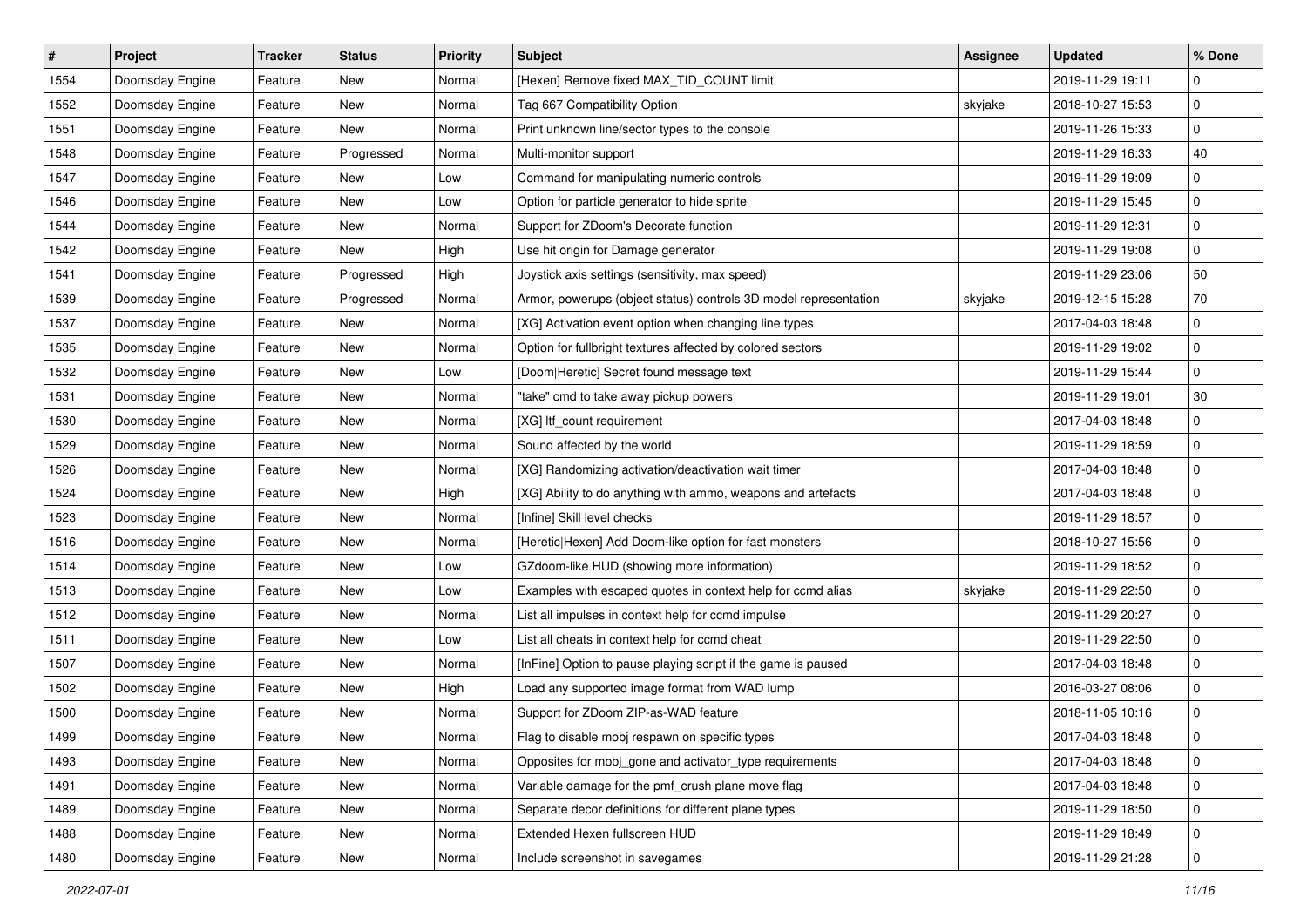| #    | Project         | <b>Tracker</b> | <b>Status</b> | <b>Priority</b> | <b>Subject</b>                                                                                                 | <b>Assignee</b> | <b>Updated</b>   | % Done      |
|------|-----------------|----------------|---------------|-----------------|----------------------------------------------------------------------------------------------------------------|-----------------|------------------|-------------|
| 1476 | Doomsday Engine | Feature        | New           | Normal          | Support for the features of the Playpal and Colormap lumps                                                     |                 | 2017-04-03 18:42 | $\mathbf 0$ |
| 1475 | Doomsday Engine | Feature        | New           | Normal          | Spawnmobj "deaf" things                                                                                        |                 | 2019-11-29 18:46 | $\mathbf 0$ |
| 1471 | Doomsday Engine | Feature        | New           | Normal          | Standard definitions should conform to vanilla                                                                 |                 | 2019-11-29 23:06 | $\mathbf 0$ |
| 1467 | Doomsday Engine | Feature        | <b>New</b>    | High            | [XG] Incorporate vanilla line/sector types                                                                     |                 | 2017-04-03 18:48 | $\mathbf 0$ |
| 1465 | Doomsday Engine | Feature        | New           | Normal          | [XG] "Player needs object X" message                                                                           |                 | 2017-04-03 18:48 | $\mathbf 0$ |
| 1461 | Doomsday Engine | Feature        | New           | Normal          | Separate chain/event derived/driven behaviour for XG                                                           |                 | 2017-04-03 18:48 | $\mathbf 0$ |
| 1460 | Doomsday Engine | Feature        | <b>New</b>    | Normal          | Remember the playing music in save game                                                                        |                 | 2017-04-03 18:49 | $\mathbf 0$ |
| 1459 | Doomsday Engine | Feature        | New           | Normal          | Replacement of MT_POD unique behavior with flag                                                                |                 | 2019-11-29 18:49 | $\mathbf 0$ |
| 1457 | Doomsday Engine | Feature        | New           | Normal          | [MP] Option to choose items/weapons/ammo on spawn                                                              |                 | 2019-11-29 18:30 | $\pmb{0}$   |
| 1451 | Doomsday Engine | Feature        | New           | Normal          | [InFine] stopsound                                                                                             |                 | 2019-11-29 18:45 | $\mathbf 0$ |
| 1449 | Doomsday Engine | Feature        | Progressed    | Urgent          | Setup bindings/controls via taskbar UI                                                                         | Deng Team       | 2016-07-05 23:54 | 10          |
| 1447 | Doomsday Engine | Feature        | <b>New</b>    | Normal          | Co-op player actions (giving, healing)                                                                         |                 | 2019-11-29 19:19 | $\pmb{0}$   |
| 1441 | Doomsday Engine | Feature        | New           | Low             | [MP] Option: weaponstay deathmatch                                                                             |                 | 2019-11-29 15:31 | $\mathbf 0$ |
| 1440 | Doomsday Engine | Feature        | New           | Normal          | Vanilla Doom collision-checking mode                                                                           |                 | 2017-04-03 18:39 | $\mathbf 0$ |
| 1439 | Doomsday Engine | Feature        | New           | Normal          | XG: Spawn objects at player location                                                                           |                 | 2017-04-03 18:48 | $\mathbf 0$ |
| 1430 | Doomsday Engine | Feature        | New           | Normal          | Particle generator decorations (e.g., particles from a wall)                                                   |                 | 2019-11-29 18:40 | $\mathbf 0$ |
| 1416 | Doomsday Engine | Feature        | New           | Urgent          | [Doom] Invisible "fuzz" effect                                                                                 |                 | 2017-04-03 18:43 | $\pmb{0}$   |
| 1415 | Doomsday Engine | Feature        | New           | Low             | [Master Server] Allow specifying server IP manually                                                            |                 | 2019-11-29 12:50 | $\mathbf 0$ |
| 1414 | Doomsday Engine | Feature        | New           | Normal          | Generate particles when touching a plane                                                                       |                 | 2019-11-29 19:19 | $\mathbf 0$ |
| 1412 | Doomsday Engine | Feature        | New           | Low             | Camera effect: screen shaking                                                                                  |                 | 2019-11-29 19:21 | $\mathbf 0$ |
| 1407 | Doomsday Engine | Feature        | Progressed    | Normal          | Customizable console keys                                                                                      |                 | 2019-11-29 16:36 | 20          |
| 1406 | Doomsday Engine | Feature        | New           | Normal          | Record particles and other effects in demos                                                                    |                 | 2019-11-29 20:24 | $\mathbf 0$ |
| 1401 | Doomsday Engine | Feature        | New           | Normal          | [MP] Options for retaining or acquiring items/keys/weapons at (re)spawn; allow<br>cheats with more granularity |                 | 2018-07-29 16:46 | $\mathbf 0$ |
| 1399 | Doomsday Engine | Feature        | <b>New</b>    | Normal          | XG plane movers vs. normal doors                                                                               |                 | 2017-04-03 18:48 | $\pmb{0}$   |
| 1394 | Doomsday Engine | Feature        | New           | High            | Consistent map scoping in definitions                                                                          |                 | 2019-11-29 21:25 | $\mathbf 0$ |
| 1389 | Doomsday Engine | Feature        | New           | Normal          | [InFine] Check if resource originates from an IWAD                                                             |                 | 2019-11-29 18:38 | $\mathbf 0$ |
| 1388 | Doomsday Engine | Feature        | New           | High            | 3D floors (Z-overlapped sectors)                                                                               |                 | 2017-04-03 18:57 | $\mathbf 0$ |
| 1386 | Doomsday Engine | Feature        | New           | Normal          | Stopping monster infighting                                                                                    |                 | 2019-11-29 18:37 | 0           |
| 1379 | Doomsday Engine | Feature        | New           | Normal          | XG refs: evaluate params at runtime                                                                            |                 | 2017-04-03 18:48 | $\mathbf 0$ |
| 1376 | Doomsday Engine | Feature        | New           | Normal          | Externally spawned mobjs                                                                                       |                 | 2019-11-29 18:36 | $\mathbf 0$ |
| 1374 | Doomsday Engine | Feature        | New           | Normal          | XG refs: logical NOT                                                                                           |                 | 2017-04-03 18:48 | $\mathbf 0$ |
| 1373 | Doomsday Engine | Feature        | New           | Normal          | Improved ambient sounds                                                                                        |                 | 2019-11-29 16:45 | $\mathbf 0$ |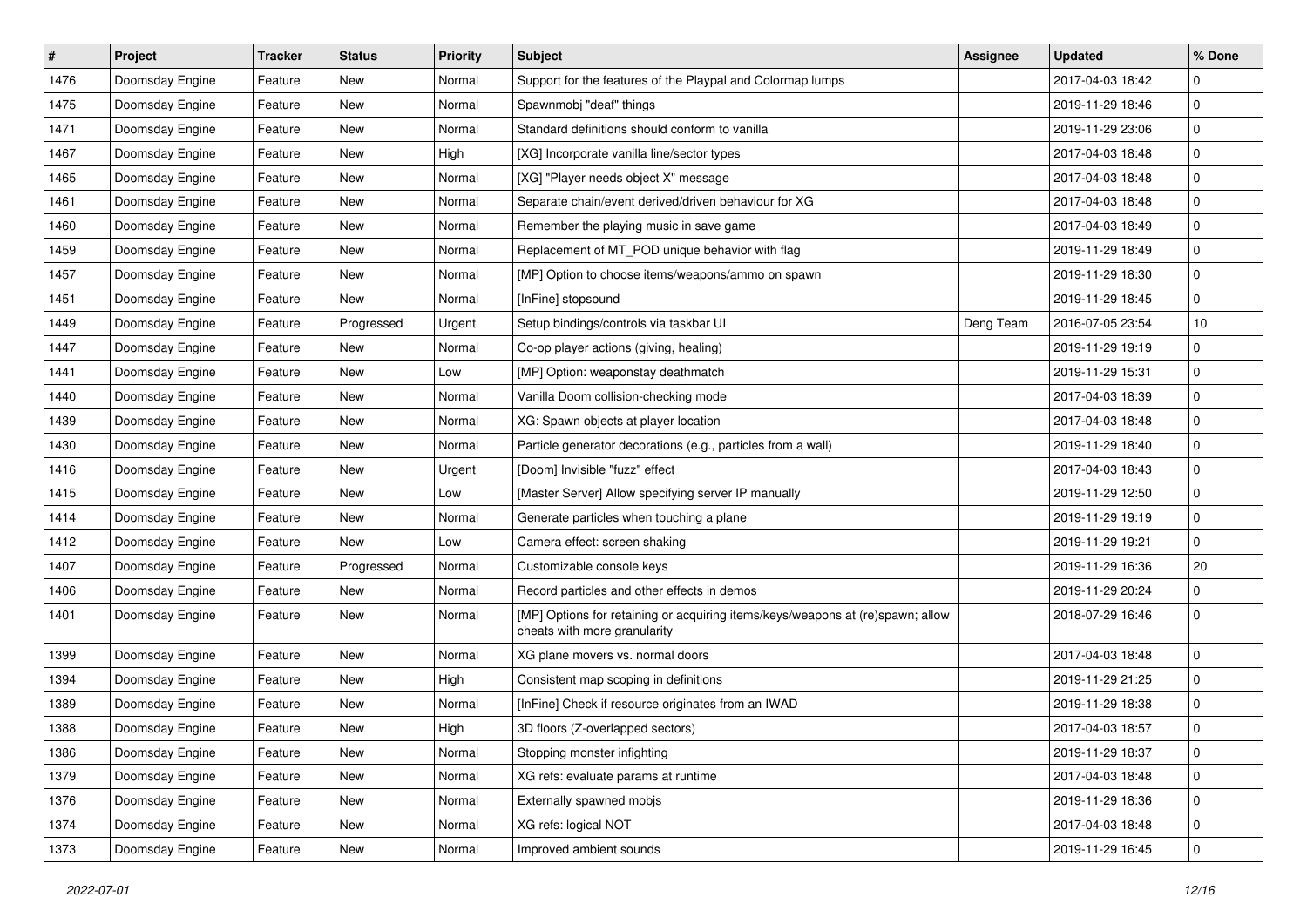| $\sharp$ | Project         | <b>Tracker</b> | <b>Status</b> | <b>Priority</b> | Subject                                                                 | <b>Assignee</b> | <b>Updated</b>   | % Done      |
|----------|-----------------|----------------|---------------|-----------------|-------------------------------------------------------------------------|-----------------|------------------|-------------|
| 1368     | Doomsday Engine | Feature        | New           | Low             | More Alt Start positions in Generators                                  |                 | 2019-11-29 15:27 | 0           |
| 1364     | Doomsday Engine | Feature        | New           | Low             | More options for pt_line type particles                                 |                 | 2019-11-29 15:26 | $\mathbf 0$ |
| 1362     | Doomsday Engine | Feature        | New           | Normal          | Smoothing of dynlights & halos                                          | skyjake         | 2019-11-29 16:44 | 0           |
| 1361     | Doomsday Engine | Feature        | Progressed    | Normal          | Rotation of objects away from walls during map load                     |                 | 2019-11-29 16:34 | 20          |
| 1357     | Doomsday Engine | Feature        | New           | Normal          | [InFine] More blending modes (add/mul/inv etc)                          |                 | 2019-11-29 16:43 | 0           |
| 1350     | Doomsday Engine | Feature        | New           | Normal          | Stair Builder: spread build on tagged sector range                      |                 | 2017-04-03 18:48 | 0           |
| 1336     | Doomsday Engine | Feature        | <b>New</b>    | Normal          | Random textured particle direction                                      |                 | 2019-11-29 16:43 | $\mathbf 0$ |
| 1335     | Doomsday Engine | Feature        | New           | Normal          | Random particle types                                                   |                 | 2019-11-29 16:42 | 0           |
| 1331     | Doomsday Engine | Feature        | New           | High            | [InFine] Evaluate cvars with IF condition                               |                 | 2019-11-29 16:41 | 0           |
| 1327     | Doomsday Engine | Feature        | New           | Normal          | Render extra plane in XG sector                                         |                 | 2019-11-26 11:32 | 0           |
| 1325     | Doomsday Engine | Feature        | Progressed    | High            | Boom line types and sectors                                             |                 | 2019-11-29 23:06 | 20          |
| 1324     | Doomsday Engine | Feature        | <b>New</b>    | Normal          | XG music lines                                                          |                 | 2017-04-03 18:48 | $\pmb{0}$   |
| 1323     | Doomsday Engine | Feature        | New           | Normal          | Set skin on particle model from within particle generator               |                 | 2016-08-09 10:56 | 0           |
| 1316     | Doomsday Engine | Feature        | New           | Normal          | HHE support                                                             |                 | 2019-11-29 16:39 | 0           |
| 1314     | Doomsday Engine | Feature        | New           | Normal          | Particle spawn rate affected by mobj visibility                         |                 | 2019-11-29 16:38 | 0           |
| 1308     | Doomsday Engine | Feature        | Progressed    | High            | Splitscreen multiplayer                                                 |                 | 2019-11-29 16:28 | 40          |
| 1305     | Doomsday Engine | Feature        | New           | Lowest          | Particle generator flag: instantly kill generator                       |                 | 2019-11-29 15:26 | $\pmb{0}$   |
| 1301     | Doomsday Engine | Feature        | Progressed    | High            | Redesigned DED Reader                                                   | skyjake         | 2019-11-29 16:27 | 80          |
| 1296     | Doomsday Engine | Feature        | New           | Normal          | Light Stages for animated light sources                                 |                 | 2019-11-29 16:24 | 0           |
| 1290     | Doomsday Engine | Feature        | New           | Normal          | Session-only cvars                                                      |                 | 2019-11-26 15:33 | 0           |
| 1289     | Doomsday Engine | Feature        | New           | High            | Flat-triggered particle generators created/destroyed on material change |                 | 2019-11-29 16:23 | 0           |
| 1287     | Doomsday Engine | Feature        | New           | Normal          | Particle generator flag: transform center offset along with the object  |                 | 2016-08-09 10:54 | 0           |
| 1276     | Doomsday Engine | Feature        | New           | Normal          | Attach dynamic lights on models                                         |                 | 2016-08-09 10:50 | $\mathbf 0$ |
| 1266     | Doomsday Engine | Feature        | New           | High            | Sound decorations                                                       |                 | 2019-11-29 16:21 | 0           |
| 1265     | Doomsday Engine | Feature        | New           | Low             | Map-specific definitions in a WAD lump                                  |                 | 2019-11-29 15:21 | $\mathbf 0$ |
| 1264     | Doomsday Engine | Feature        | New           | Normal          | Conditional decorations                                                 |                 | 2019-11-29 16:20 | 0           |
| 1252     | Doomsday Engine | Feature        | Progressed    | High            | Integrate Hexen features into libcommon                                 |                 | 2019-11-29 21:24 | 40          |
| 1242     | Doomsday Engine | Feature        | New           | High            | Player weapon particle muzzle flashes (for external viewers only)       |                 | 2019-11-29 16:19 | 0           |
| 1233     | Doomsday Engine | Feature        | New           | High            | Surface decorations using 3D models                                     |                 | 2015-12-22 13:15 | 0           |
| 1232     | Doomsday Engine | Feature        | New           | Low             | Customiseable barrel explosion damage                                   |                 | 2016-08-09 10:43 | $\pmb{0}$   |
| 1231     | Doomsday Engine | Feature        | New           | Normal          | Ragdoll physics                                                         |                 | 2019-11-29 16:05 | 0           |
| 1217     | Doomsday Engine | Feature        | New           | Normal          | Controls for all supported games adjusted at the same time              |                 | 2016-08-09 10:47 | 0           |
| 1213     | Doomsday Engine | Feature        | New           | Normal          | [MP] Respawn items in co-op and deathmatch                              |                 | 2018-07-29 16:46 | $\pmb{0}$   |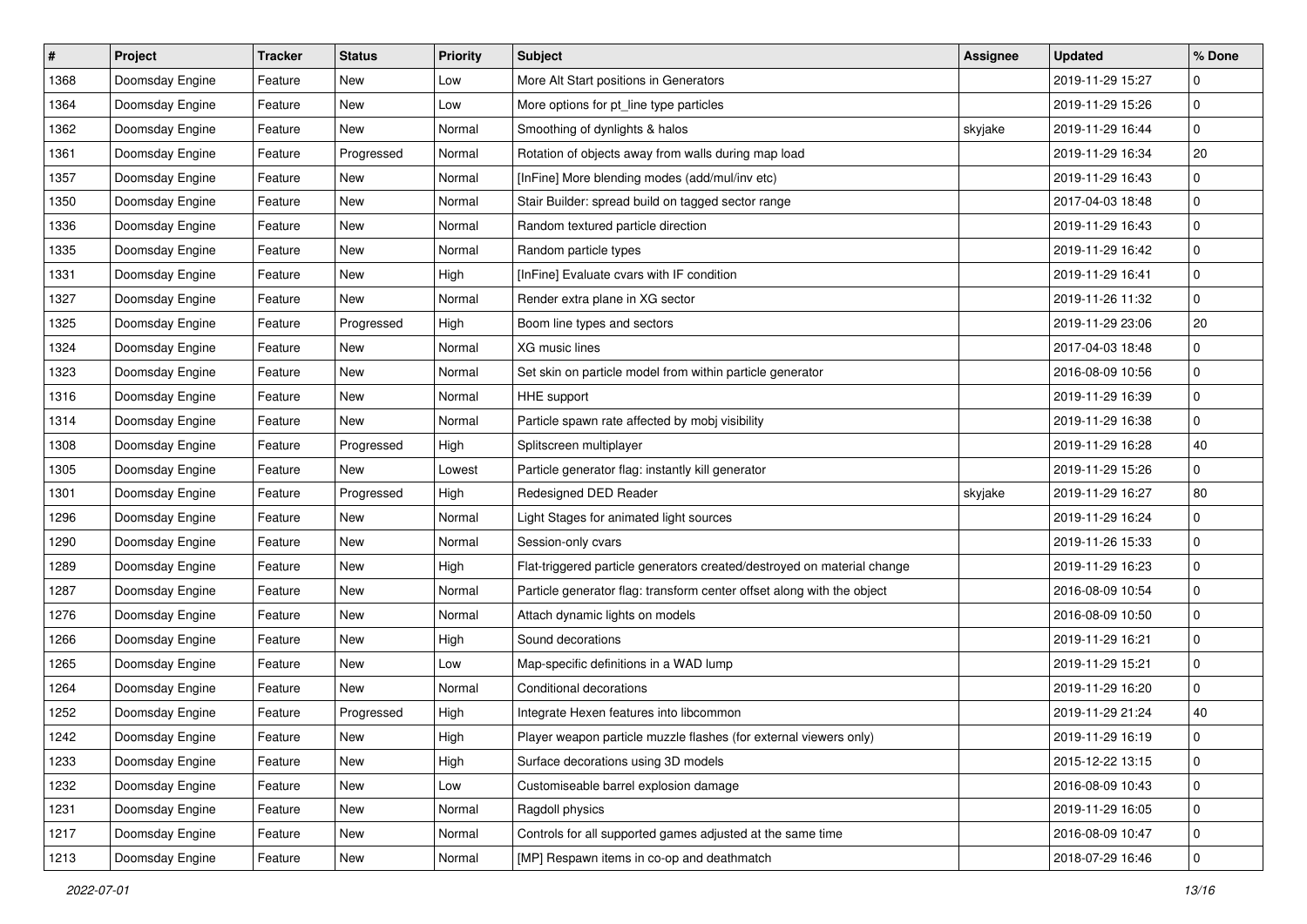| $\sharp$ | Project         | <b>Tracker</b> | <b>Status</b> | <b>Priority</b> | <b>Subject</b>                                                                                      | <b>Assignee</b> | <b>Updated</b>   | % Done      |
|----------|-----------------|----------------|---------------|-----------------|-----------------------------------------------------------------------------------------------------|-----------------|------------------|-------------|
| 1203     | Doomsday Engine | Feature        | Progressed    | High            | Additional save slots - revised save management                                                     | skyjake         | 2019-11-29 16:18 | 30          |
| 1202     | Doomsday Engine | Feature        | New           | Normal          | [MP] Options for Heretic co-op                                                                      |                 | 2018-07-29 16:46 | $\mathbf 0$ |
| 1201     | Doomsday Engine | Feature        | New           | High            | Dynamic shadows                                                                                     | skyjake         | 2019-11-29 16:15 | 50          |
| 1194     | Doomsday Engine | Feature        | New           | High            | Viewing other players' cameras ("spy" command)                                                      |                 | 2019-11-29 16:14 | $\mathbf 0$ |
| 1190     | Doomsday Engine | Feature        | Progressed    | High            | External scripts for mobj behavior                                                                  | skyjake         | 2019-11-29 16:13 | 30          |
| 1183     | Doomsday Engine | Feature        | New           | Normal          | Default values printed with "help"                                                                  |                 | 2019-11-29 22:50 | $\mathbf 0$ |
| 1181     | Doomsday Engine | Feature        | New           | Normal          | Ambient sounds (in XG sectors)                                                                      |                 | 2017-04-03 18:48 | $\mathbf 0$ |
| 1168     | Doomsday Engine | Feature        | New           | Normal          | Real decals: bulletholes, blastmarks, etc.                                                          |                 | 2017-04-03 19:35 | $\mathbf 0$ |
| 1153     | Doomsday Engine | Feature        | New           | High            | Customizable intermissions                                                                          |                 | 2019-11-29 16:09 | $\pmb{0}$   |
| 1139     | Doomsday Engine | Feature        | New           | Normal          | More variations within repeated texture patterns with alternative textures (for<br>detail textures) |                 | 2019-11-29 15:56 | $\mathbf 0$ |
| 1130     | Doomsday Engine | Bug            | New           | Low             | Mana bars on the statusbar ignore opacity                                                           |                 | 2017-04-03 14:41 | $\mathbf 0$ |
| 1129     | Doomsday Engine | Bug            | New           | Normal          | Various mobj Z movement clipping bugs                                                               |                 | 2019-11-29 22:58 | $\mathbf 0$ |
| 1126     | Doomsday Engine | <b>Bug</b>     | New           | Normal          | MD2 model render pop                                                                                |                 | 2017-04-03 14:41 | $\mathbf 0$ |
| 1125     | Doomsday Engine | Bug            | New           | Low             | Handling missing OpenGL support during launch                                                       |                 | 2017-04-03 14:41 | $\mathbf 0$ |
| 1104     | Doomsday Engine | <b>Bug</b>     | Progressed    | Normal          | Replacement flats VS texture animations                                                             |                 | 2017-04-03 14:43 | $\mathbf 0$ |
| 1096     | Doomsday Engine | <b>Bug</b>     | New           | Normal          | [Doom] Red shadows in status bar font                                                               |                 | 2017-04-03 14:43 | $\mathbf 0$ |
| 1092     | Doomsday Engine | Bug            | New           | Low             | [Chex/HacX] Weapon names in Controls menu                                                           |                 | 2017-04-03 14:44 | $\mathbf 0$ |
| 1091     | Doomsday Engine | <b>Bug</b>     | New           | Low             | No sound effect played when pressing F7 or F8                                                       |                 | 2017-04-03 14:44 | $\mathbf 0$ |
| 1089     | Doomsday Engine | <b>Bug</b>     | Progressed    | High            | [MP] Client cannot dismiss "Help/Info" finale                                                       |                 | 2018-07-29 16:46 | $\mathbf 0$ |
| 1088     | Doomsday Engine | Bug            | New           | Low             | [Hexen] Hud doesn't switch to INRED graphics when low on health                                     |                 | 2017-04-03 14:43 | $\mathbf 0$ |
| 1083     | Doomsday Engine | <b>Bug</b>     | New           | Normal          | In-game window contents resizing glitches                                                           |                 | 2017-04-03 14:43 | $\mathbf 0$ |
| 1081     | Doomsday Engine | Bug            | <b>New</b>    | Low             | [Doom] Chainsaw sounds do not match original game                                                   |                 | 2019-11-29 22:58 | $\mathbf 0$ |
| 1078     | Doomsday Engine | Bug            | New           | High            | Patch texture composition logic errors                                                              |                 | 2019-11-29 23:06 | $\mathbf 0$ |
| 1076     | Doomsday Engine | Bug            | <b>New</b>    | Normal          | [Doom] 3d movement option broken                                                                    |                 | 2019-11-29 22:58 | $\pmb{0}$   |
| 1069     | Doomsday Engine | Bug            | New           | Normal          | Default background colour for holes in splash screens                                               |                 | 2017-04-03 14:43 | $\mathbf 0$ |
| 1067     | Doomsday Engine | <b>Bug</b>     | New           | Low             | White player arrow missing on automap                                                               |                 | 2017-04-03 14:43 | $\mathbf 0$ |
| 1064     | Doomsday Engine | <b>Bug</b>     | New           | High            | [Hexen] Interludes can no longer be moved (MAPINFO vs. Infine)                                      |                 | 2016-11-22 14:21 | $\mathbf 0$ |
| 1063     | Doomsday Engine | <b>Bug</b>     | New           | Normal          | Flash state models offset incorrectly in 16:10                                                      |                 | 2017-04-03 14:44 | $\pmb{0}$   |
| 1059     | Doomsday Engine | <b>Bug</b>     | New           | Normal          | [Heretic] Health counter jumps up and down                                                          |                 | 2017-04-03 14:44 | $\pmb{0}$   |
| 1058     | Doomsday Engine | <b>Bug</b>     | New           | Low             | [Heretic] D'sparil only supports up to 256 teleporter spots                                         |                 | 2017-04-03 14:45 | $\pmb{0}$   |
| 1045     | Doomsday Engine | <b>Bug</b>     | New           | Low             | [Hexen] Moving platform sound loops while menu open                                                 |                 | 2019-11-29 22:58 | $\pmb{0}$   |
| 1042     | Doomsday Engine | <b>Bug</b>     | New           | High            | [Windows] Alt key and console activation                                                            |                 | 2019-11-29 23:06 | $\pmb{0}$   |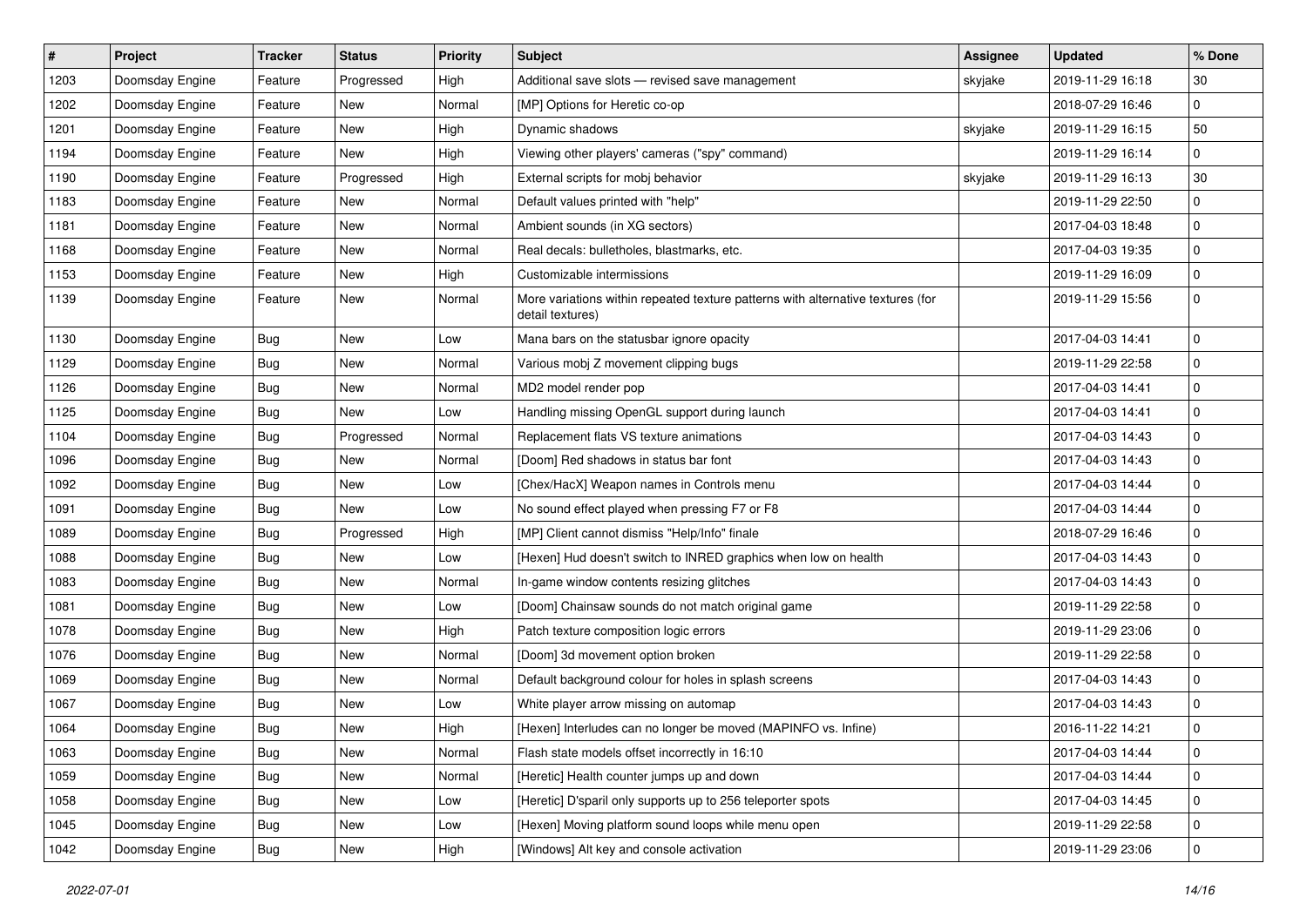| $\sharp$ | Project         | <b>Tracker</b> | <b>Status</b> | <b>Priority</b> | <b>Subject</b>                                               | <b>Assignee</b> | <b>Updated</b>   | % Done      |
|----------|-----------------|----------------|---------------|-----------------|--------------------------------------------------------------|-----------------|------------------|-------------|
| 1041     | Doomsday Engine | Bug            | New           | High            | [Windows] Pressing Alt/AltGr key confuses turning            |                 | 2019-11-29 23:06 | 0           |
| 1032     | Doomsday Engine | Bug            | New           | Normal          | [Heretic] Badguy auto/raise lower to camera                  |                 | 2017-04-03 14:46 | $\mathbf 0$ |
| 1031     | Doomsday Engine | <b>Bug</b>     | New           | Normal          | Shootable triggers and freelook                              |                 | 2017-04-03 14:46 | $\mathbf 0$ |
| 1015     | Doomsday Engine | Bug            | New           | High            | Player getting stuck on certain walls?                       |                 | 2017-04-03 18:34 | $\pmb{0}$   |
| 1008     | Doomsday Engine | <b>Bug</b>     | New           | Normal          | HUD weapon discrepancy (in release build?)                   |                 | 2017-04-03 19:00 | $\mathbf 0$ |
| 1007     | Doomsday Engine | <b>Bug</b>     | New           | Normal          | [Doom] Sound emitter overlap handling                        |                 | 2019-11-29 22:58 | $\mathbf 0$ |
| 1004     | Doomsday Engine | Bug            | <b>New</b>    | Normal          | [Hexen] 3D Tree_Destructive appearance is incorrect          |                 | 2017-04-03 14:50 | $\mathbf 0$ |
| 997      | Doomsday Engine | <b>Bug</b>     | New           | Normal          | [Hexen] Player gets stuck in turning polyobjs                |                 | 2019-11-29 22:58 | $\pmb{0}$   |
| 995      | Doomsday Engine | Bug            | New           | Low             | [Doom] Shotgun Guy drops multiple Shotguns?                  |                 | 2017-04-03 14:53 | $\pmb{0}$   |
| 975      | Doomsday Engine | Bug            | New           | Normal          | [Doom] Armour Helmets full bright                            |                 | 2017-04-03 18:32 | $\mathbf 0$ |
| 972      | Doomsday Engine | <b>Bug</b>     | New           | Normal          | [Doom] Lost Souls infinite Z height                          |                 | 2017-04-03 14:55 | $\mathbf 0$ |
| 970      | Doomsday Engine | <b>Bug</b>     | New           | Low             | [Doom] Evil Eye height issue                                 |                 | 2017-04-03 15:01 | $\pmb{0}$   |
| 968      | Doomsday Engine | Bug            | New           | Normal          | [Doom] Mancubus attacks and high Z height differences        |                 | 2017-04-03 18:34 | $\pmb{0}$   |
| 967      | Doomsday Engine | <b>Bug</b>     | New           | Low             | Sprite angling incorrect at sharp angles                     |                 | 2017-04-03 14:59 | $\mathbf 0$ |
| 966      | Doomsday Engine | Bug            | Progressed    | Normal          | [Doom] Use of CWILV graphics on automap                      |                 | 2017-04-03 14:56 | 50          |
| 964      | Doomsday Engine | <b>Bug</b>     | New           | Normal          | [XG] Sounds ignore defined group                             |                 | 2017-04-03 15:01 | 0           |
| 963      | Doomsday Engine | Bug            | New           | Normal          | "spawnmobj" baddies auto wake up in area the player has shot |                 | 2017-04-03 15:01 | $\pmb{0}$   |
| 959      | Doomsday Engine | Bug            | New           | Normal          | [Doom] Crushed bad guys and tag666                           |                 | 2017-04-03 18:34 | $\pmb{0}$   |
| 925      | Doomsday Engine | <b>Bug</b>     | New           | Normal          | [Doom] Map32: Secret exit quirk not replicated               |                 | 2017-04-03 18:34 | $\mathbf 0$ |
| 921      | Doomsday Engine | <b>Bug</b>     | Progressed    | High            | Blockmap-defined Linedef crossing order                      |                 | 2019-11-29 23:06 | 30          |
| 919      | Doomsday Engine | <b>Bug</b>     | New           | Normal          | [Doom] Blast damage algorithm                                |                 | 2017-04-03 18:34 | $\pmb{0}$   |
| 918      | Doomsday Engine | <b>Bug</b>     | New           | Low             | Particles and looking up/down sharply                        |                 | 2017-04-03 14:59 | $\mathbf 0$ |
| 915      | Doomsday Engine | Bug            | New           | Low             | [Hexen] Wraithverge Ghosts incorrectly full bright           |                 | 2017-04-03 18:32 | $\mathbf 0$ |
| 910      | Doomsday Engine | Bug            | New           | Normal          | Flat tiling error with custom flats                          |                 | 2017-04-03 14:59 | $\mathbf 0$ |
| 909      | Doomsday Engine | <b>Bug</b>     | New           | Normal          | [Hexen] Tiny difference in Ettin behaviour                   |                 | 2017-04-03 18:34 | $\mathbf 0$ |
| 908      | Doomsday Engine | Bug            | New           | High            | Detail texture maximum distance ignored                      |                 | 2017-04-03 14:59 | 0           |
| 883      | Doomsday Engine | <b>Bug</b>     | New           | High            | [Hexen] Map 2: HOM in floor near x:-425 y:2943 (clip cull)   |                 | 2019-11-29 23:06 | $\pmb{0}$   |
| 882      | Doomsday Engine | Bug            | New           | Normal          | Fullbright psprites and colored lighting                     |                 | 2017-04-03 14:59 | $\mathbf 0$ |
| 877      | Doomsday Engine | Bug            | New           | High            | Texture offset anomaly                                       |                 | 2019-11-29 23:06 | 0           |
| 787      | Doomsday Engine | <b>Bug</b>     | New           | Normal          | [Co-op] Voodoo dolls not supported                           |                 | 2017-04-03 18:34 | $\mathsf 0$ |
| 778      | Doomsday Engine | <b>Bug</b>     | Progressed    | Urgent          | Gamepad usability issues                                     |                 | 2020-05-10 11:09 | 0           |
| 753      | Doomsday Engine | <b>Bug</b>     | New           | Lowest          | [Hexen] Invincible Afrits                                    |                 | 2017-04-03 14:58 | $\mathbf 0$ |
| 729      | Doomsday Engine | <b>Bug</b>     | New           | Low             | Models cut off in 16:10 view ratio                           |                 | 2017-04-03 14:56 | $\pmb{0}$   |